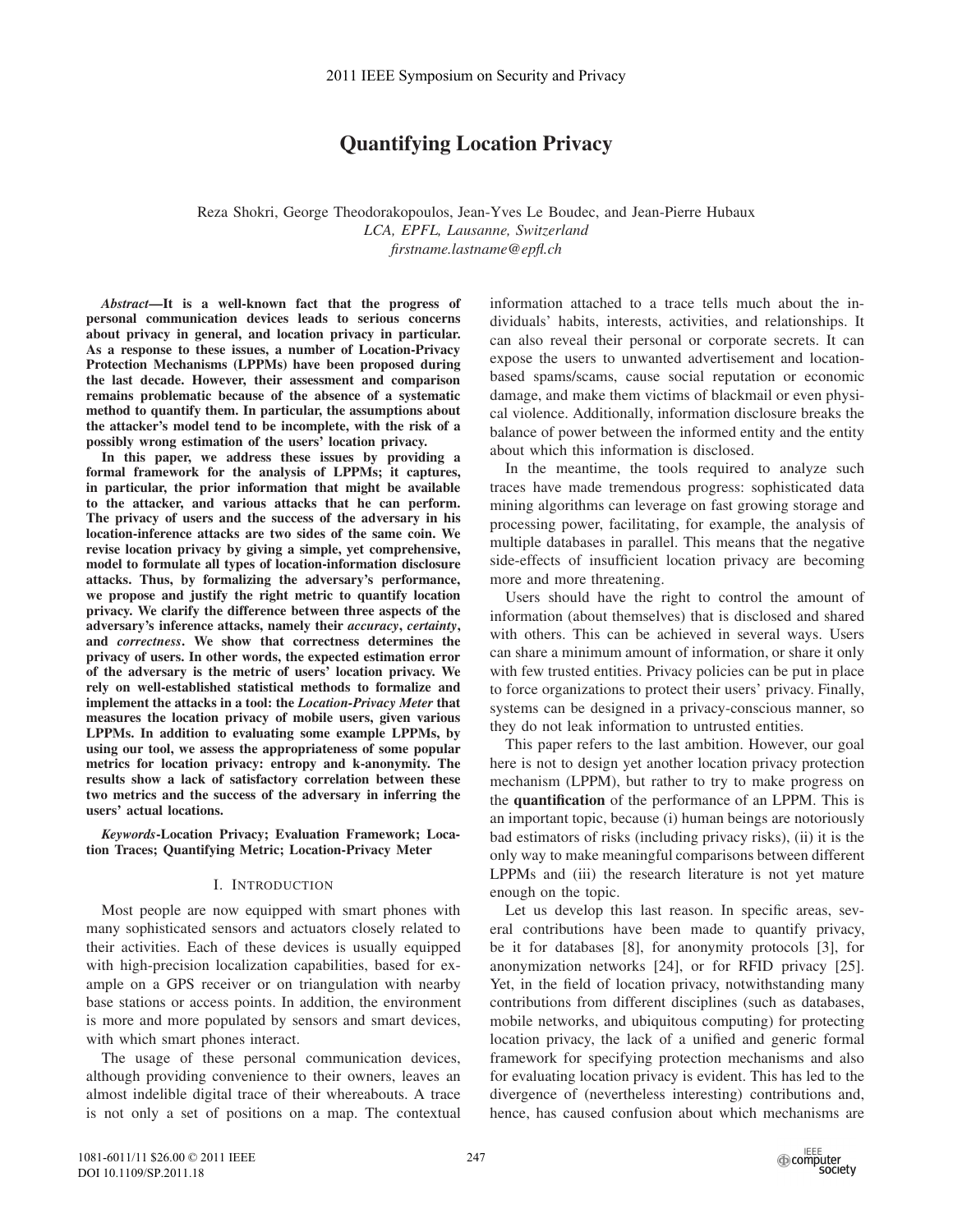more effective. The adversary model is often not appropriately addressed and formalized, and a good model for the knowledge of the adversary and his possible inference attacks is missing. This can lead to a wrong estimation of the location privacy of mobile users. There is also often confusion between the different dimensions of the adversary's performance in his attacks, notably the accuracy, certainty and correctness of his estimation of the users' traces.

In this paper, leveraging on previous contributions in the field of (location) privacy, we propose a generic theoretical framework for modeling and evaluating location privacy. We make the following contributions.

- We provide a generic model that formalizes the adversary's attacks against private location-information of mobile users. In particular, we rigorously define *tracking* and *localization* attacks on anonymous traces as statistical inference problems.
- We rely on well-established statistical methods to evaluate the performance of such inference attacks. We formalize the adversary's success and we clarify, explain and justify the right metric to quantify location privacy: The adversary's *expected estimation error*.
- We provide a tool: the *Location-Privacy Meter* is developed based on our formal framework and is designed for evaluating the effectiveness of various locationprivacy preserving mechanisms.
- We show the inappropriateness of some existing metrics, notably entropy and k-anonymity, for quantifying location privacy.

The paper is organized as follows. In Section II, we provide a detailed description of the framework we propose for the quantification of LPPMs and show how locationprivacy threats can be defined and evaluated correctly. In Section III, we introduce an instantiation of the framework into an operational tool: *Location-Privacy Meter*. In Section IV, we show the usage of the tool on evaluating LPPMs and assessing existing location-privacy metrics. We discuss the related work in Section V and conclude in Section VI.

#### II. THE FRAMEWORK

In this section, we present our framework for location privacy. This allows us to precisely define location privacy and specify its relevant components and entities in various settings and also to evaluate the effectiveness of various location-privacy preserving mechanisms with respect to different attacks. We define a location-privacy framework (system) as a tuple of the following inseparable elements:  $\langle U, A, LPPM, O, ADV, METRIC \rangle$ , where U is the set of mobile users, A represents the set of possible *actual* traces for the users, and LPPM stands for the location-privacy preserving mechanism that acts on the actual traces  $a$  (a member of  $A$ ) and produces the observed traces  $o$  (a member of O, which is the set of *observable* traces to an adversary ADV). The adversary ADV is an entity who

| и                                     | Set of mobile users                               |
|---------------------------------------|---------------------------------------------------|
| R                                     | Set of regions that partition the whole area      |
| $\tau$                                | Time period under consideration                   |
| $\mathcal A$                          | Set of all possible traces                        |
| $\mathcal{O}$                         | Set of all observable traces                      |
| $\mathcal{U}'$                        | Set of user pseudonyms                            |
| $\mathcal{R}'$                        | Set of location pseudonyms                        |
| $\boldsymbol{N}$                      | Number of users                                   |
| $\overline{M}$                        | Number of regions                                 |
| T                                     | Number of considered time instants                |
| N'                                    | Number of user pseudonyms                         |
| M'                                    | Number of location pseudonyms                     |
| $\mathbf f$                           | Obfuscation function                              |
| $\overline{g}$                        | Anonymization function                            |
| $a_{ii}$                              | Actual trace of user $u$                          |
| $O_{1L}$                              | Obfuscated trace of user $u$                      |
| $O_i$                                 | Observed trace of a user with pseudonym $i$       |
| $\mathcal{A}_u$                       | Set of all possible (actual) traces of user $u$   |
| $\mathcal{O}_u$                       | Set of all possible obfuscated traces of user $u$ |
| $\frac{\mathcal{O}_{\sigma(u)}}{P^u}$ | Set of all observable traces of user $u$          |
|                                       | Profile of user $u$                               |
| $\phi(.)$                             | Attacker's objective                              |
| X                                     | Set of values that $\phi(.)$ can take             |
|                                       |                                                   |



implements some inference (reconstruction) attacks to infer some information about  $a$  having observed  $o$  and by relying on his knowledge of the LPPM and of the users' mobility model. The performance of the adversary and his success in recovering the desired information about a is captured by an evaluation metric METRIC. The success of the adversary and the location-privacy of users are two sides of the same coin, which are coupled together using METRIC.

In the following subsections, we present and specify all the entities and components of our framework and illustrate their inter-relationship. The tool that we have developed according to the framework, *Location-Privacy Meter*, and the theoretical details of the implemented methods will be explained in Section III.

The summary of the notations is presented in Table I. The framework is shown in Figure 1. Throughout the paper, we use bold capital letters to denote random variables, lower case letters to denote realizations of random variables, and script letters to denote sets within which the random variables take values. For example, a random variable X takes values  $x$  in  $\mathcal{X}$ . At times, the members of a set are also sets, but the distinction will be clear from the context.

#### *A. Mobile Users*

We consider  $\mathcal{U} = \{u_1, u_2, ..., u_N\}$  a set of N mobile users who move within an area that is partitioned into M distinct regions (locations)  $\mathcal{R} = \{r_1, r_2, ..., r_M\}$ . See Figure 2 for an example of partitioning an area into regions. Time is discrete, and the set of time instants when the users may be observed is  $\mathcal{T} = \{1, ..., T\}$ . The level of space and time granularity depends on the precision that we want, on the size of the area, and on the total length of the observation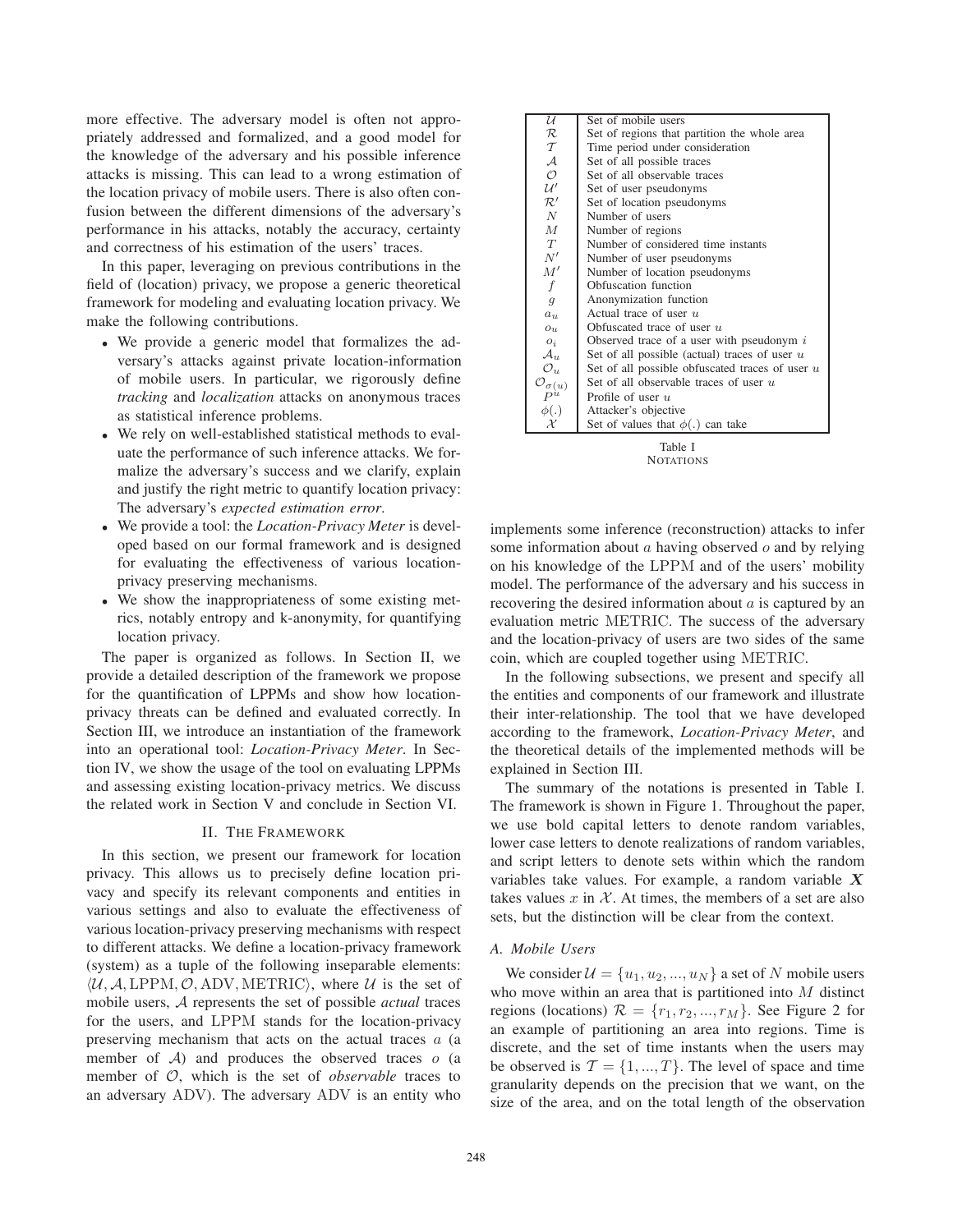

Figure 1. Elements of the proposed location-privacy framework. The users produce actual traces, which are then anonymized and obfuscated by the LPPM to produce anonymous observed traces. The attacker uses a set of training traces to create, via the knowledge construction (KC) mechanism, a mobility profile for each user in the form of a Markov Chain transition probability matrix. Having the user mobility profiles and the observed traces, the adversary tries to reconstruct (infer) the actual traces. The only element of the framework not shown here is the metric that evaluates the success of the adversary's reconstruction attack by comparing the results of the attack with the users' actual traces.

period. For example, regions can be of a city/block size, and two successive time instants can be a day/hour apart.

Privacy Preserving Mechanism (LPPM).

The spatiotemporal position of users is modeled through events and traces. An *event* is defined as a triplet  $\langle u, r, t \rangle$ , where  $u \in \mathcal{U}$ ,  $r \in \mathcal{R}$ ,  $t \in \mathcal{T}$ . A *trace* of user u is a T-size vector of events  $a_u = (a_u(1), a_u(2), ..., a_u(T))$ . The set of all traces that may belong to user u is denoted by  $A_u$ . Notice that, of all the traces in  $A_u$ , exactly one is the true trace that user u created in the time period of interest  $(t = 1...T)$ ; this one is called the *actual trace* of user u, and its events are called the *actual events* of user u. The set of all possible traces of all users is denoted by  $A = A_{u_1} \times A_{u_2} \times \ldots \times A_{u_N}$ ; the member of  $A$  that was actually created by the  $N$  users is denoted by  $a$ , so it is also the set of actual traces.

## *B. Location-Privacy Preserving Mechanisms*

Mobile users share their location with possibly untrusted entities in various location-based services, or may unwillingly expose their location to curious eavesdropping entities through the wireless channel. In addition to these types of sharing, their location traces can be made public for research purposes. In all these scenarios, an adversarial entity can track the users over the observation period, unless their actual traces are properly modified and distorted before being exposed to others, i.e., before becoming observable. The mechanism that performs this modification in order to protect the users' location-privacy is called a LocationLPPM, for example in a database, whereas in the online manner, the modification is performed on-the-fly while users visit new regions as time progresses. The modification can be performed in the centralized architecture by a trusted third party (mostly known as the central anonymity server or privacy proxy) as opposed to being done by the users or on their mobile devices in a distributed architecture, where modifications are (mostly) done independently from each other. Next, we abstract away these details and provide a generic model for LPPMs. A location-privacy preserving mechanism LPPM receives

LPPMs can be implemented in different manners and architectures: *online* vs. *offline*, and *centralized* vs. *distributed*. In the offline manner, all the traces are available to the

a set of N actual traces, one for each user, and modifies them in two steps. In the obfuscation process, the location of each event is obfuscated, i.e., replaced by a *location pseudonym* in the set  $\mathcal{R}' = \{r'_1, ..., r'_{M'}\}$ . In the anonymization process, the traces are anonymized, i.e., the user part of each trace is replaced by a *user pseudonym* in the set  $\mathcal{U}' = \{u'_1, ..., u'_{N'}\}.$ Notice that each region may be obfuscated to a different location pseudonym each time it is encountered, whereas each user is always obfuscated to the same user pseudonym (as in this paper we focus on evaluating users' locationprivacy from their location traces). Also, note that the information used by an LPPM to obfuscate an event varies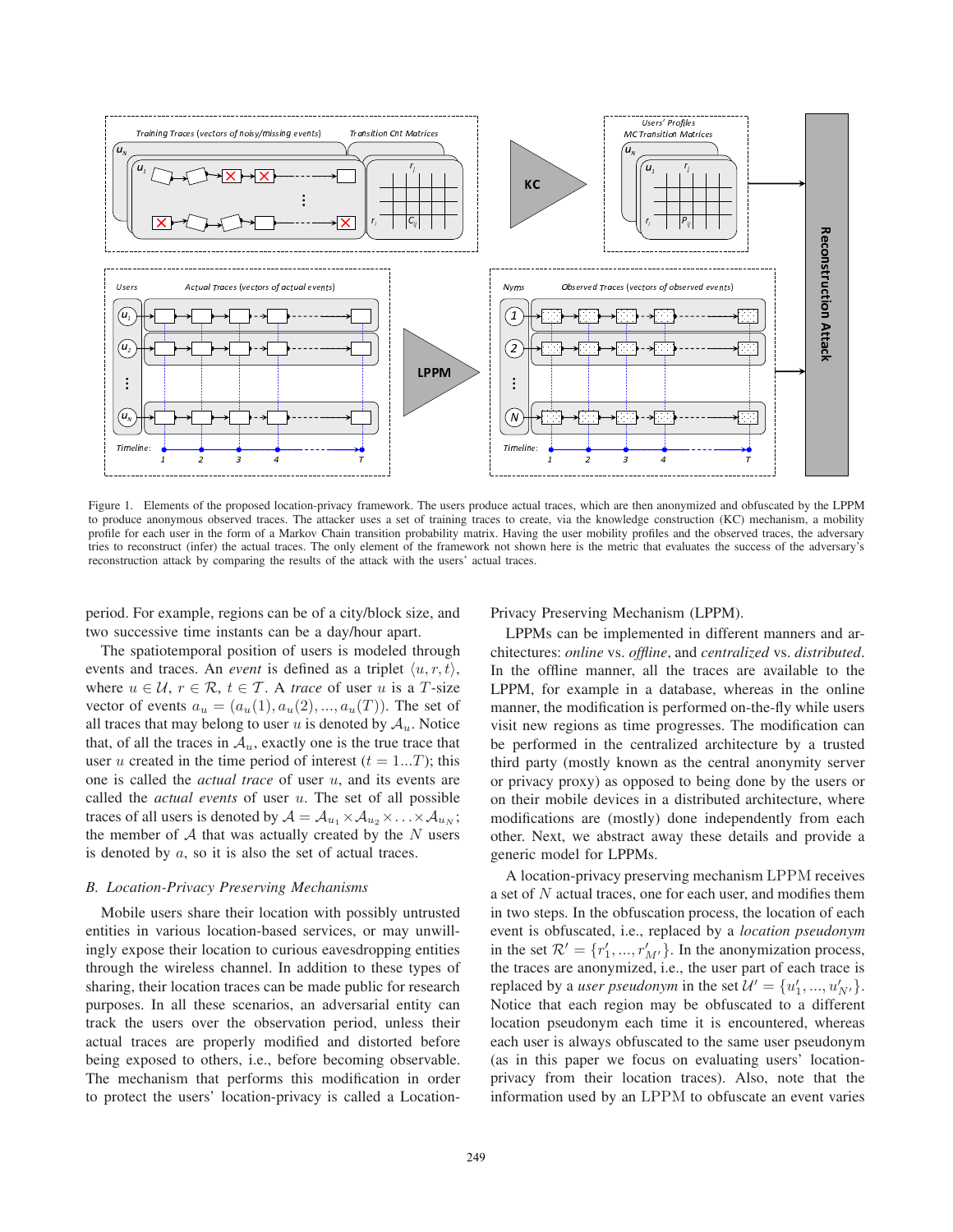

Figure 2. Example of locations and obfuscation. The area within which users move is divided into  $M = 29$  regions. Consider user u whose actual location is region  $r_{12}$  at a given time t. Different obfuscation methods will replace  $r_{12}$  with a different location pseudonym  $r' \in \mathcal{R}'$ :  $r' = \{14\}$  in the *perturbation* method,  $r' = \{12, 15, 26\}$  in the *adding dummy regions* method,  $r' = \{9, 10, 11, 12, 13, 14, 15\}$  in the *reducing precision* method, and  $r' = \emptyset$  in the *location hiding* method.

depending on its type and architecture. For example, an online mechanism in the distributed architecture only looks at the current event for obfuscation, whereas an online mechanism in the centralized architecture can consider all so-far generated events from all of the users at the time of obfuscating the current event.

Formally, an *obfuscated event* is a triplet  $\langle u, r', t \rangle$ , where  $u \in \mathcal{U}, r' \in \mathcal{R}'$ , and  $t \in \mathcal{T}$ . As before, an *obfuscated trace* of user u is a T-size vector of obfuscated events  $o_u$  =  $(o_u(1), o_u(2), ..., o_u(T))$ . The set of all possible obfuscated traces of user u is denoted by  $\mathcal{O}_u$ .

An *obfuscation mechanism* is a function that maps a trace  $a_u \in A_u$  to a random variable  $O_u$  that takes values in the set  $\mathcal{O}_u$ . The probability density function of the output is f:

$$
f_{a_u}(o_u) = \Pr\{O_u = o_u | A_u = a_u\}.
$$
 (1)

For the obfuscation, the LPPM covers various methods that reduce the accuracy and/or precision of the events' spatiotemporal information:

- *perturbation (adding noise)*
- *adding dummy regions*
- *reducing precision (merging regions)*
- *location hiding*

These methods probabilistically map a region in an event to a location pseudonym in  $\mathcal{R}'$ . For these methods, it suffices that the set  $\mathcal{R}'$  be the power set of  $\mathcal{R}$ , i.e.,  $\mathcal{R}' \equiv \mathcal{P}(\mathcal{R})$ . Figure 2 illustrates different obfuscation functions.

An *anonymization mechanism* is a function Σ chosen randomly among the functions that map  $\mathcal U$  to  $\mathcal U'$ . The random function  $\Sigma$  is drawn according to a probability density function  $q$ :

$$
g(\sigma) = \Pr{\Sigma = \sigma}.
$$
 (2)

In this paper, we will consider only one anonymization mechanism: random permutation. That is, the set  $\mathcal{U}'$  is

 $\{1, 2, \ldots, N\}$ , a permutation of the users is chosen uniformly at random among all  $N!$  permutations and each user's pseudonym is his position in the permutation.

A location-privacy preserving mechanism LPPM is a pair  $(f, g)$ . Given a set of actual traces  $\{a_{u_1}, ..., a_{u_N}\}\$ , the mechanism LPPM applies  $f$  to obfuscate each trace, thus generating a set of obfuscated traces  $\{o_{u_1},...,o_{u_N}\}\$ , which are instantiations of the random variables  $\{\boldsymbol{O}_{u_1},...,\boldsymbol{O}_{u_N}\}$ . It then applies  $g$  on that set, thus generating a set of obfuscated and anonymized traces  $\{o_{\sigma(u_1)}, o_{\sigma(u_2)}, ..., o_{\sigma(u_N)}\}$ , where  $\sigma(\cdot)$  is an instantiation of the random function  $\Sigma$ .

Now, we can summarize the operation of the LPPM with the following probability distribution function that gives the probability of mapping a set of actual traces  $a \in A$  to a set of observed traces  $o \in \mathcal{O} = \mathcal{O}_1 \times \mathcal{O}_2 \times \ldots \times \mathcal{O}_N$ :

$$
\text{LPPM}_a(o) = \Pr\left\{\bigcap_{i=1}^N \mathbf{O}_{\Sigma(u_i)} = o_{\sigma(u_i)} \big| \bigcap_{i=1}^N \mathbf{A}_{u_i} = a_{u_i}\right\}
$$
\n(3)

Broadly speaking, the aim of the adversary is to invert this mapping: Given  $o$ , he tries to reconstruct  $a$ .

## *C. Adversary*

In order to evaluate an LPPM accurately, we must model the adversary against whom the protection is placed. Hence, the adversary model is certainly an important, if not the most important, element of a location-privacy framework. An adversary is characterized by his *knowledge* and *attack(s)*. A framework should specify how the adversary obtains and constructs his knowledge, how to model his knowledge and what attacks he performs in order to reconstruct users' location-information.

The adversary is assumed to know the anonymization and obfuscation probability distribution functions  $f$  and g. The adversary may also have access to some training traces (possibly noisy or incomplete) of users, and other public information about locations visited by each user, such as their home and workplace. From this information, the adversary constructs a *mobility profile*  $P^u$  for each user  $u \in \mathcal{U}$ . In Section III-B, one way of constructing the adversary's knowledge is explained in detail as part of the *location-privacy meter* tool.



Given the employed LPPM (i.e.,  $f$  and  $g$ ), the users' profiles  $\{(u, P^u)\}_{u \in \mathcal{U}}$ , and the set of observed traces  $\{o_1, o_2, ..., o_N\}$  that are produced by the LPPM, the attacker runs an inference (reconstruction) attack and formulates his objective as a question of the  $U - R - T$  type. Schematically, in such a question, the adversary specifies a subset of users, a subset of regions and a subset of time instants, and asks for information related to these subsets. If the adversary's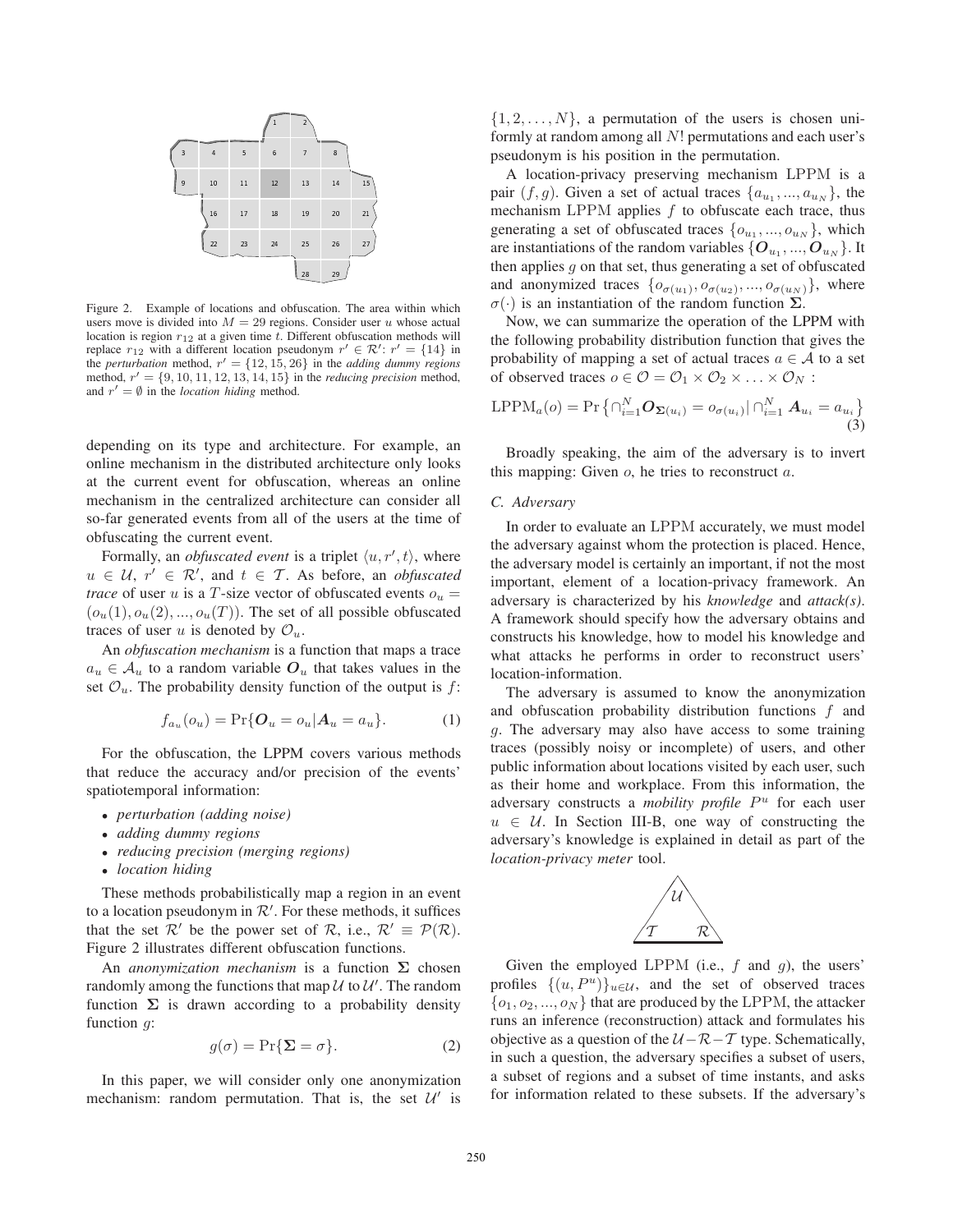objective is to find out the whole sequence (or a partial subsequence) of the events in a user's trace, the attack is called a *tracking* attack. The attacks that target a single event (at a given time instant) in a user's trace, are called *localization* attacks. These two categories of attacks are examples of *presence/absence disclosure* attacks [21]: they infer the relation between users and regions over time. In contrast, if the physical proximity between users is of the adversary's interest, we call the attack a *meeting disclosure* attack (i.e., who meets whom possibly at a given place/time).

An example of a very general tracking attack is the one that aims to recover the actual trace of each user. That is, it targets the whole set of users and the whole set of time instants, and it asks for the most likely trace of each user, or even for the whole probability distribution of traces for each user. More specific objectives can be defined, which lead to all sorts of *presence/absence/meeting disclosure* attacks: Specify a user and a time, and ask for the region where the user was at the specified time; specify a user and a region, and ask for the times when the user was there; specify a subset of regions, and ask for the (number of) users who visited these regions at any time.

In this paper, we provide an algorithm that implements the most general tracking attack; with the results of this attack at hand, many other objectives can be achieved. For some specific types of objectives we design attacks that are much faster and less computationally intensive than the general attack. The details will be explained in Section III-D.

#### *D. Evaluation*

At a high level, the adversary obtains some obfuscated traces o, and, knowing the LPPM and the mobility profiles of the users, he tries to infer some information of interest about the actual traces  $a$ . As we have mentioned, the possible objectives of the adversary range from the very general (the traces a themselves) to the specific (the location of a user at a specific time, the number of users at a particular location at a specific time, etc.).

Nevertheless, usually, neither the general nor the specific objectives have a single deterministic answer. The actual traces are generated probabilistically from the mobility profiles, and the observed traces are generated probabilistically by the LPPM. So, there are many traces  $\alpha$  that might have produced the observed traces o. The same goes for the more specific objectives: There are many regions where a user might have been at a particular time. The output of the attack can be a probability distribution on the possible outcomes (traces, regions, number of users), the most probable outcome, the expected outcome under the distribution on outcomes (the average number of users), or any function of the actual trace. We call  $\phi(\cdot)$  the function that describes the attacker's objective. If its argument is the actual trace  $a$ , then its value  $\phi(a)$  is the correct answer to the attack. X is the set of values that  $\phi(\cdot)$  can take for a given attack (M regions, N users,  $M<sup>T</sup>$  traces of one user, etc.).

The probabilistic nature of the attacker's task implies that he cannot obtain the exact value of  $\phi(a)$ , even if he has an infinite amount of resources. The best he can hope for is to extract all the information about  $\phi(a)$  that is contained in the observed traces. The extracted information is in the form of the posterior distribution  $Pr(x|o)$ ,  $x \in \mathcal{X}$ , of the possible values of  $\phi(a)$  given the observed traces o. We call *uncertainty* the ambiguity of this posterior distribution with respect to finding a unique answer – that unique answer need not be the correct one; see the discussion on correctness later. The uncertainty is maximum, for example, if the output of a localization attack is a uniform distribution on the locations. On the contrary, the uncertainty is zero if the output is a Dirac distribution on one location.

Of course, the attacker does not have infinite resources. Consequently, the result of the attack is only an estimate  $Pr(x|o)$  of the posterior distribution  $Pr(x|o)$ . We call *inaccuracy* the discrepancy between the distributions  $Pr(x|o)$ and  $Pr(x|o)$ .

Neither the uncertainty metric nor the inaccuracy metric, however, quantify the privacy of the users. What matters for a user is whether the attacker finds the correct answer to his attack, or, alternatively, how close the attacker's output is to the correct answer. Knowing the correct answer, an evaluator of the LPPM calculates a distance (or expected distance) between the output of the attack and the true answer. The choice of distance depends on the attack; we give examples in Section IV. We call this distance the *correctness* of the attack, and we claim that this is the appropriate way to quantify the success of an attack.



It is important that the accuracy and the certainty not be mistaken to be equivalent to the correctness of the attack. Even an attacker with infinite resources will not necessarily find the true answer, as he might have observed only an insufficient number of traces. But he will extract all the information that is contained in the traces, so the accuracy will be maximum. If the accuracy is maximum, and simultaneously the observed traces point to a unique answer – so the certainty is also maximum – the correctness still need not be high. It is possible, for instance, that the user did something out of the ordinary on the day the traces were collected; what he did is still consistent with the observed trace, but as it is not typical for the user it is assigned a low probability/weight in the attack output.

*1) Accuracy:* We compute the accuracy of each element of the distribution  $Pr(x|o), x \in \mathcal{X}$ , separately. That is, we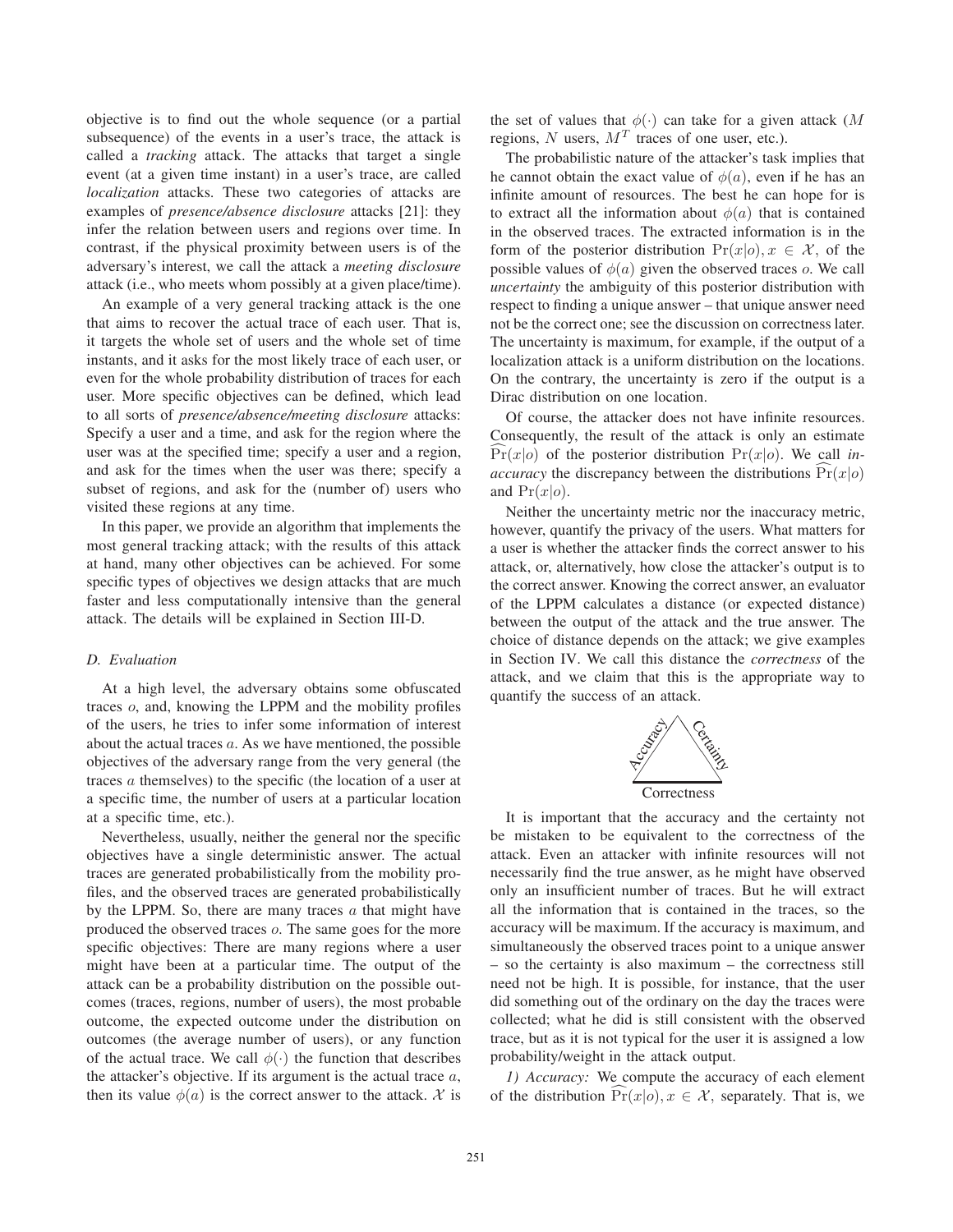

Figure 3. Accuracy, Certainty, and Correctness of the adversary. The adversary is estimating  $Pr(x|o)$  where the true value for x (correct guess) is  $x_c$ . In this example, x can get three discrete values. The black dot shows the estimate  $\Pr(x|o)$  for different x and the lines show the confidence interval for a given confidence level chosen by the adversary. As it is shown in the figures, the accuracy of the estimation is independent of its certainty and correctness. Moreover, the level of correctness does not convey anything about the level of certainty, and high certainty does not mean high correctness. The only correlation between certainty and correctness is that low certainty *usually* (depending on the size of  $X$  and the distance between its members) implies low correctness.

estimate the posterior probability  $Pr(x|o)$  for each possible value x of  $\phi(a)$ . We quantify the accuracy with a confidence interval and a confidence level. By definition, the probability that the accurate value of  $Pr(x|o)$  is within the confidence interval is equal to the confidence level.

The extreme case is that the interval is of zero length (i.e., a point) and the confidence level is 1 (i.e., the attacker is absolutely confident that the point estimate is accurate). An attacker using more and more accurate estimation tools could achieve this extreme case, thus making  $Pr(x|o)$  converge to  $Pr(x|o)$ . However, achieving such ultimate accuracy might be prohibitively costly. So, the adversary will in general be satisfied with some high enough level of accuracy (i.e., large enough confidence level, and small enough confidence interval). When the accuracy reaches the desired level, or the resources of the adversary are exhausted, the probability  $Pr(x|o)$  with some confidence interval is the estimate of the adversary.

*2) Certainty:* We quantify the certainty with the entropy of the distribution  $Pr(x|o)$ . The entropy shows how uniform vs. concentrated the estimated distribution is and, in consequence, how easy it is to pinpoint a single outcome  $x$  out of  $X$ . The higher the entropy is, the lower the adversary's certainty is.

$$
\hat{H}(x) = \sum_{x} \widehat{\Pr}(x|o) \log \frac{1}{\widehat{\Pr}(x|o)}
$$
(4)

*3) Correctness:* The *correctness* of the attack is quantified using the expected distance between the true outcome  $x_c \in \mathcal{X}$  and the estimate based on the  $\widehat{\Pr}(x|o)$ . In general, if there is a distance  $\|\cdot\|$  defined between the members of  $X$ , the expected distance can be computed as the following sum, which is the adversary's *expected estimation error*:

$$
\sum_{x} \widehat{\Pr}(x|o) \|x - x_c\| \tag{5}
$$

As an example, if the distance is defined to be equal to 0 if and only if  $x = x_c$  and to be equal to 1 otherwise, then the incorrectness can be calculated to be  $1 - \overline{\Pr}(x_c|o)$ , which is the *probability of error* of the adversary.

The value  $x_c$  is what the users want to hide from the adversary. The higher the adversary's correctness is, the lower the privacy of the targeted user(s) is. Hence, *correctness is the metric that determines the privacy of users*.

In summary, the adversary achieves the maximum accuracy for his estimates  $Pr(x|o)$  that is possible under his resource constraints. He can measure the success of the attack by computing the certainty over the results. However, to measure users' privacy, the evaluator of an LPPM must consider the true value  $x_c$  and measure the adversary's correctness. Notice that the adversary does not know the value of  $x_c$ , hence he cannot evaluate this aspect of his performance. Figure 3 illustrates through some examples the independence of these three aspects (of the adversary's performance) from each other.

# III. LOCATION-PRIVACY METER: IMPLEMENTATION OF OUR FRAMEWORK AS A TOOL

In this section, we present *Location-Privacy Meter*, a realization of our framework as a tool to measure location privacy. We have developed a modular tool based on the framework presented in Figure 1 and multiple reconstruction (inference) attacks are designed to evaluate the effectiveness of LPPMs with respect to different adversaries. The tool, available online [1], is developed in the C++ language, so it is fast and it can be ported to various platforms. As will be explained further, designers of new LPPMs can easily specify various LPPM functions in our tool in order to compare the users' location privacy in different schemes.

In the following subsections, we explain in detail the specifications of different modules of the tool and also the algorithms that we use in *Location-Privacy Meter*. The evaluation of some LPPMs will be presented in Section IV.

#### *A. Location-Privacy Preserving Mechanisms*

In the current implementation of the tool, we have developed two main LPPM obfuscation mechanisms that appear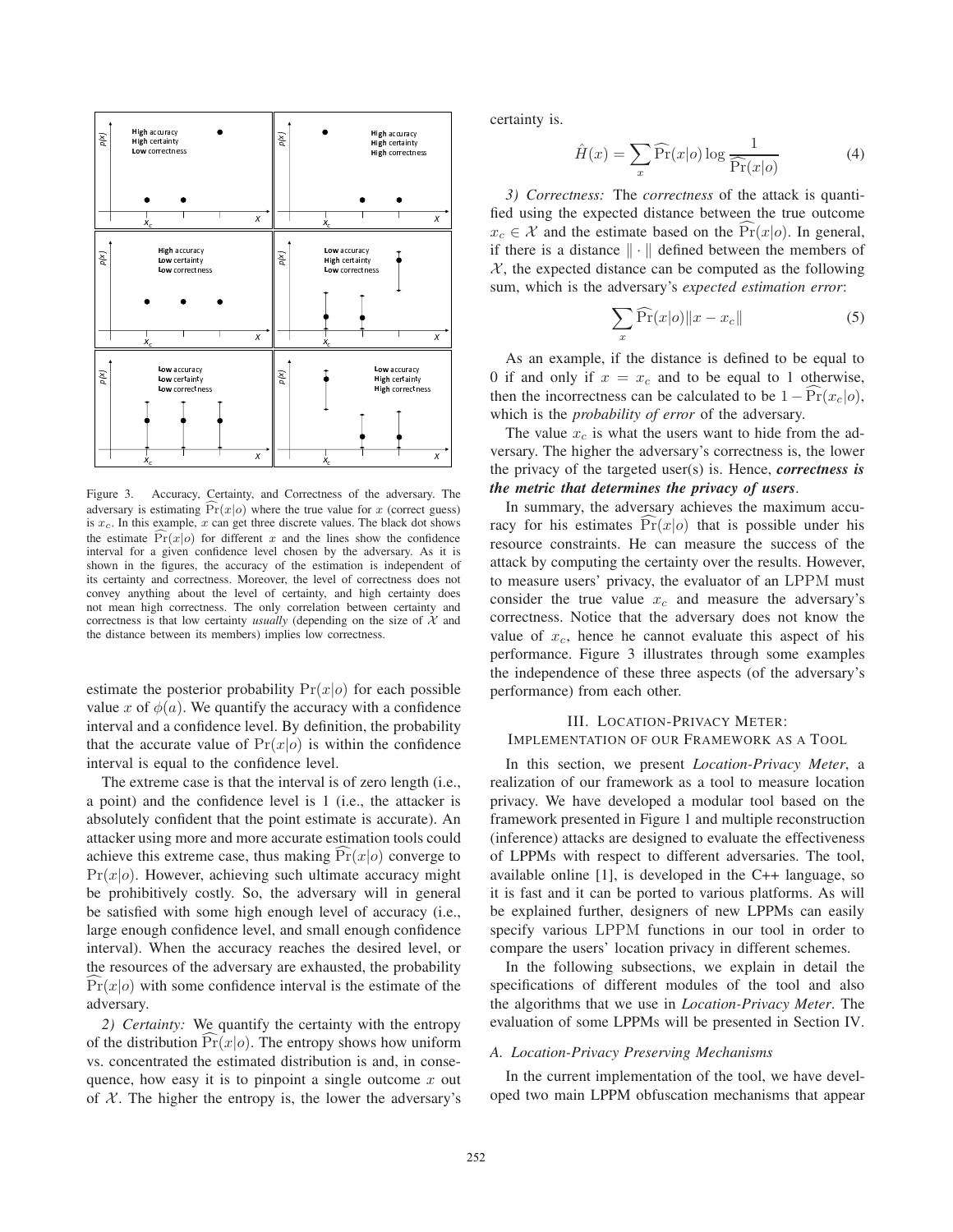frequently in the literature: *precision reducing (merging regions)* and *location hiding*. The anonymization mechanism is the random permutation.

The *precision reducing* obfuscation mechanism reduces the precision of a region by dropping the low-order bits of the region identifier. If, as in our case, the whole area is divided into a grid pattern of regions, the  $x$  and  $y$  coordinates of the region can be obfuscated separately. The number of dropped bits determines the level of obfuscation. Let  $\mu_x$  and  $\mu_y$  be the number of dropped bits in the x and y coordinates, respectively. This is a deterministic obfuscation in which, for example,  $\mu_x = 1$  will map regions  $r_{12}$  and  $r_{13}$  (in Figure 2) to the same location pseudonym, as they are on the 4th and 5th column of the same row.

In the *location hiding* mechanism, every event is independently eliminated (i.e., its location is replaced by  $\emptyset$ ) with probability  $\lambda_h$ : location hiding level.

An LPPM designer can easily import her LPPM into our tool by specifying the probability density function LPPM (see (3)), or, equivalently, by specifying an anonymization function and an obfuscation function.

## *B. Knowledge of the Adversary*

In this section, we provide a model for constructing the a priori knowledge of the adversary to be used in the various reconstruction attacks. The schema of the knowledge construction (KC) module is illustrated in Figure 1.

The adversary collects various pieces of information about the mobility of the users. In general, such information can be translated to events; perhaps the events can be linked into transitions, i.e., two events of the same user with successive timestamps; perhaps they can be further linked into a partial trace or even a full trace. The quality of these events to the adversary might be varied, e.g., they might contain noise. It is conceivable that the adversary obtains information, such as a user's home address, that is not obviously translatable to an event. Then the adversary can create typical events (or traces) that encode that information, i.e., successive appearances of a user at his home location between the evening and the morning hours.

All this prior mobility information on each user is encoded in one of two ways: Either in the form of some traces, or as a *matrix of transition counts*  $TC_u$ . The traces can be noisy or they might be missing some events. The  $TC_u$  matrix is of dimension  $M \times M$  and its ij entry contains the number of i to  $j$  region transitions that  $u$  has created and have not been encoded as traces. Any knowledge of the general movement within the regions, i.e., how a typical user moves, that cannot be attributed to a particular user can be incorporated in the  $TC$  matrices. In addition to this mobility information on the users, the adversary also considers the general *mobility constraints* of users within regions. For example, it might not be possible to move between two far-away regions in one

time instant, or cross a border between two regions because of some physical obstacles.

The adversary makes the assumption that user mobility can be modeled as a Markov Chain on the set of regions  $\mathcal{R}$ . So, the mobility profile  $P^u$  of a user is a transition matrix for that user's Markov Chain. The entry  $P_{ij}^u, i, j = 1..M$ of  $P^u$  is the probability that u will move to region  $r_j$ in the next time slot, given that he is now in region  $r_i$ . The objective of the adversary is to construct  $P^u$  starting with the prior mobility information (traces and  $TC_u$ ). The construction is done with Gibbs sampling [20] to find the conditional probability distribution of the entries of the MC matrix, given the prior information. Then, one MC matrix is created out of the distribution, for instance by averaging.

How restrictive is the Markovian assumption on user mobility? For example, if  $T$  represents one full day, users will have different mobility patterns depending on the time of day. A Markov Chain can still model this situation with arbitrary precision at the cost of increasing the number of states. There will be two (or three, or more) interconnected Markov Chains, corresponding to different time periods of the day: morning and evening, or morning, afternoon and evening, or even more fine-grained. Each MC is defined on the set of regions  $R$ , so it still has  $M$  states, but each has different transition probabilities. The M states of each MC are labeled not only by a region, but also by the period of the day that they correspond to. Finally, there are appropriate transitions from the morning states to the afternoon states, from the afternoon states to the evening states, and so on. So, the model is extensible to more general mobility models, but to keep the presentation simple we assume that  $\mathcal T$  represents one single time period.

Hereafter, we explain how to create the profile  $P^u$  of user  $u$  from a training trace  $TT_u$  with missing data, and a transition count matrix  $TC_u$ . Note that the method that we have implemented considers multiple training traces per user. However, to simplify the presentation we consider only one trace. Moreover, as we are talking about profiling each user separately, we omit the subscript/superscript  $u$ .

The ultimate goal is to estimate the parameters of the underlying Markov Chain (i.e., the matrix  $P$ ). As the training trace  $TT$  is incomplete (i.e., we do not have the location of the user at all time instants), we also need to fill in the missing data at the same time. Let ET be an estimated completion for  $TT$ . Formally, we estimate the profile  $P$  of the user with the expectation  $E[P|TT, TC]$ . To compute this expectation we will sample from the distribution

$$
\Pr(P|TT,TC) = \sum_{ET} \Pr(P,ET|TT,TC). \tag{6}
$$

However, sampling directly from  $Pr(P, ET | TT, TC)$ is not straightforward; it involves computing the sum of terms whose number grows exponentially with the length of the trace. Hence, we use Gibbs sampling, a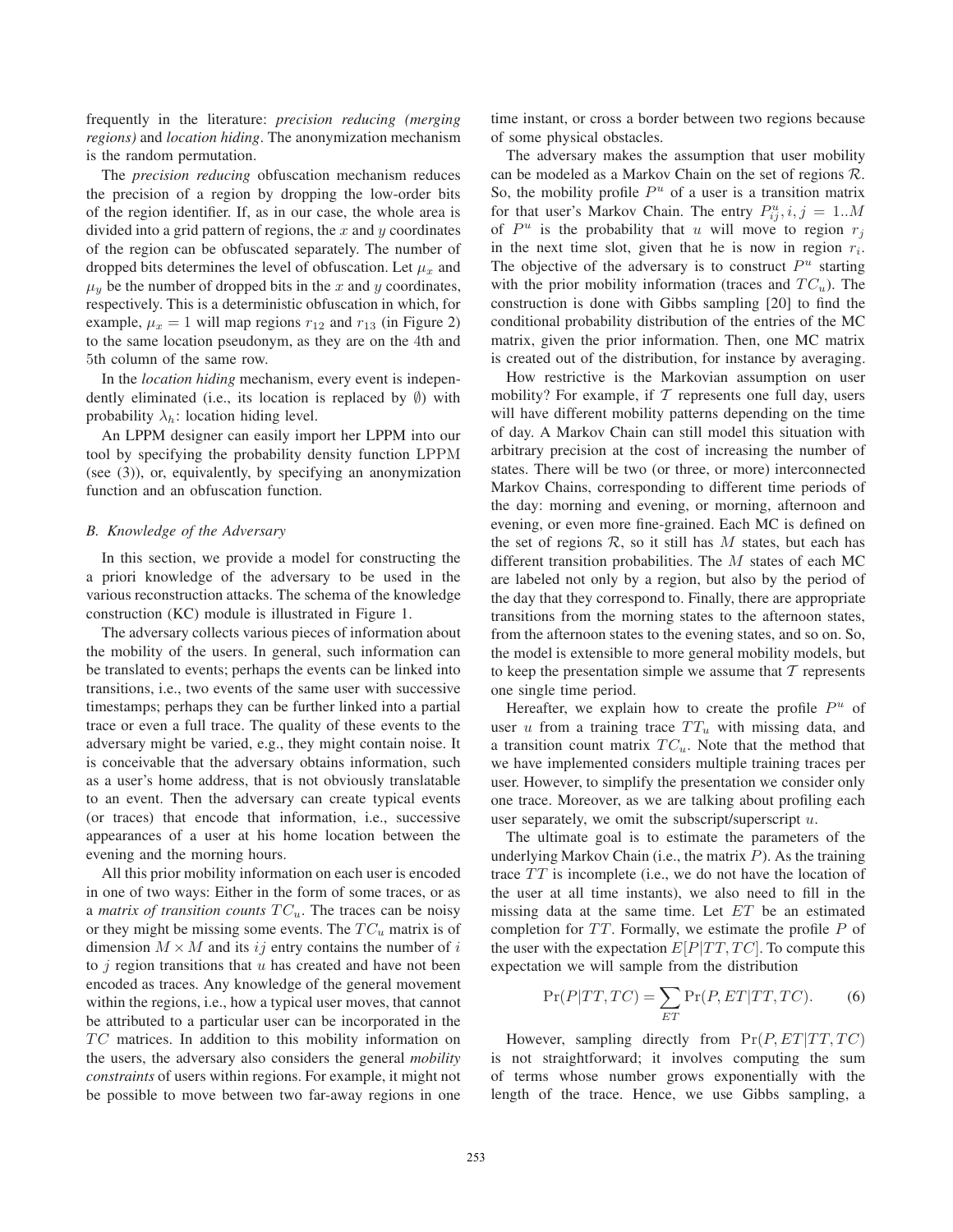Monte Carlo method, as it only takes polynomial time to produce a sample from the conditional distributions  $Pr(P|ET, TT, TC)$  and  $Pr(ET|P, TT, TC)$ . In order to sample from  $Pr(P, ET | TT, TC)$ , we create a homogeneous Markov Chain on the state space of  $P$  and  $ET$  in an iterative procedure. Starting from an initial value for  $ET^{\{0\}}$ , Gibbs sampling produces pairs  $(P^{\{l\}}, ET^{\{l\}})$  as follows:

$$
P^{\{l\}} \sim \Pr(P|ET^{\{l-1\}}, TT, TC) \tag{7}
$$

$$
ET^{\{l\}} \sim \Pr(ET|P^{\{l\}}, TT, TC) \tag{8}
$$

Convergence properties of the Gibbs sampling for this problem are studied in [20]. We are interested in the sequence of the  $P_{ij}^{\{l\}}$  values; it is not a Markov chain, but it is ergodic and converges at geometric rate to a stationary distribution, which is the desired  $Pr(P|TT, TC)$ . We compute  $P_{ij}$  for every  $i, j$  as the average of  $P_{ij}^{\{l\}}$  over all samples l.

Now, the only remaining question is how to sample from the distributions (7) and (8). In order to sample a  $P^{\{l\}}$ from (7), we assume that the rows of the transition matrix P are independent, and we produce samples for each row separately. We also consider a Dirichlet prior for each row  $P_i$ . Hence, the  $l^{\text{th}}$  sample for row  $P_i$  comes from the following distribution:

$$
Dirichlet\left(\{TC_{ij} + Cnt_{ij}(ET^{\{l-1\}}) + \epsilon_{ij}\}_{j=1..M}\right) (9)
$$

where  $Cnt_{ij}(\cdot)$  is the number of transitions from region  $r_i$ to  $r_j$  in a trace, and  $\epsilon_{ij}$  is a very small positive number if, according to the *mobility constraints*, it is possible to move from  $r_i$  to  $r_j$  in one time instant (otherwise  $\epsilon_{ij}$  is zero).

To sample an  $ET^{\{l\}}$  from (8), we follow the simplification proposed in [20] and iteratively construct  $ET^{\{l\}}$  by performing T successive samplings, for  $t = 1, \ldots, T$ , from

$$
\frac{P_{ET(t-1)ET(t)}^{l}}{\sum_{r \in \mathcal{R}} P_{ET(t-1)r}^{l}} b(TT(t)|ET(t)) P_{ET(t)ET(t+1)}^{l}}.
$$
 (10)

The values  $P_{ET(0)ET(1)}^{\{l\}}$  and  $P_{ET(T)ET(T+1)}^{\{l\}}$  are defined to be 1. The function  $b(r)\hat{E}T(t)$ ,  $r \in \hat{T}T$  is equal to 0 if  $r \neq \emptyset$ and  $r \neq ET(t)$ . Otherwise, it is equal to 1. Note that the function  $b(r_i|r_j)$  can also represent the noise function if the training trace is noisy:  $b(r_i|r_j)$  is the probability that  $r_j$  is reported as  $r_i$ .

# *C. Tracking Attacks*

We now describe two tracking attacks and their implementations. Recall from Section II-C that in a tracking attack the adversary is interested in reconstructing complete or partial actual traces, i.e., in *sequences* of events, rather than just isolated events.

*1) Maximum Likelihood Tracking Attack:* The objective of this attack is to find the jointly most likely traces for all users, given the observed traces. Formally, the objective is to find

$$
\arg\max_{\sigma, A} \Pr(\sigma, A|O). \tag{11}
$$

Notice that the maximization above is done in a space with  $N!M<sup>T</sup>$  elements, so a brute force solution is impractical.

We proceed by running this attack in two phases: first deanonymization and then deobfuscation. The deanonymization phase finds the most likely assignment of users to obfuscated traces. Notice that it is not correct to simply assign to each user the trace that she is most likely to have created, because more than one user might be assigned to the same trace. The most likely assignment is a *joint* assignment; it maximizes the product  $\prod_{u \in \mathcal{U}} P(o_{\sigma(u)} | P^u)$  over all N! user-to-trace assignments.

The most likely assignment is found as follows. First, the likelihood  $P(o_x|P^u), x \in \mathcal{U}', u \in \mathcal{U}$  is computed for all  $O(N^2)$  trace-user pairs  $(o_x, u)$ . For the case when the obfuscation function operates on each region separately, we compute the likelihood for each pair with the *Forward-Backward algorithm* [18]. With this algorithm, each likelihood computation takes time  $O(TM^2)$  by taking advantage of the recursive nature of the likelihood that we want to compute. In particular, we define the *forward* variable  $\alpha_t(r)$ ,  $t \in \mathcal{T}$ ,  $r \in \mathcal{R}$  as

$$
\alpha_t(r) = \Pr\{o_x(1), o_x(2), \dots, o_x(t), a_x(t) = r | P^u \}, \tag{12}
$$

which is the joint probability of the observed trace  $o<sub>x</sub>$  up to time  $t$  and that the actual location of the user with pseudonym x is r at time t, given that the pseudonym x is associated with user  $u$ . Notice that, if we can compute the forward variable at all regions at time T, i.e.,  $\alpha_T(r)$ ,  $r \in \mathcal{R}$ , then the desired likelihood is simply

$$
P(o_x|P^u) = \Pr\{o_x(1), o_x(2), \dots, o_x(t), a_x(t) = r|P^u\}
$$
  
= 
$$
\sum_{r=r_1}^{r_M} \alpha_T(r).
$$
 (13)

For the recursive computation of the forward variables we use the fact that

$$
\alpha_{t+1}(r) = \left(\sum_{\rho=r_1}^{r_M} \alpha_t(\rho) P_{\rho r}^u \right) f_r(o_x(t+1)),
$$
  

$$
1 \le t \le T-1, r \in \mathcal{R}. \quad (14)
$$

Within the sum there is one term for each way of reaching region r at time  $t+1$ , i.e., having been at each of the regions  $\rho \in \mathcal{R}$  at time t. After computing the sum, we only need to multiply with the probability of obfuscating region  $r$  to the location pseudonym observed at time  $t + 1$ . The only remaining issue is the initialization of the forward variables:

$$
\alpha_1(r) = \pi_r^u f_r(o_x(1)), r \in \mathcal{R}.\tag{15}
$$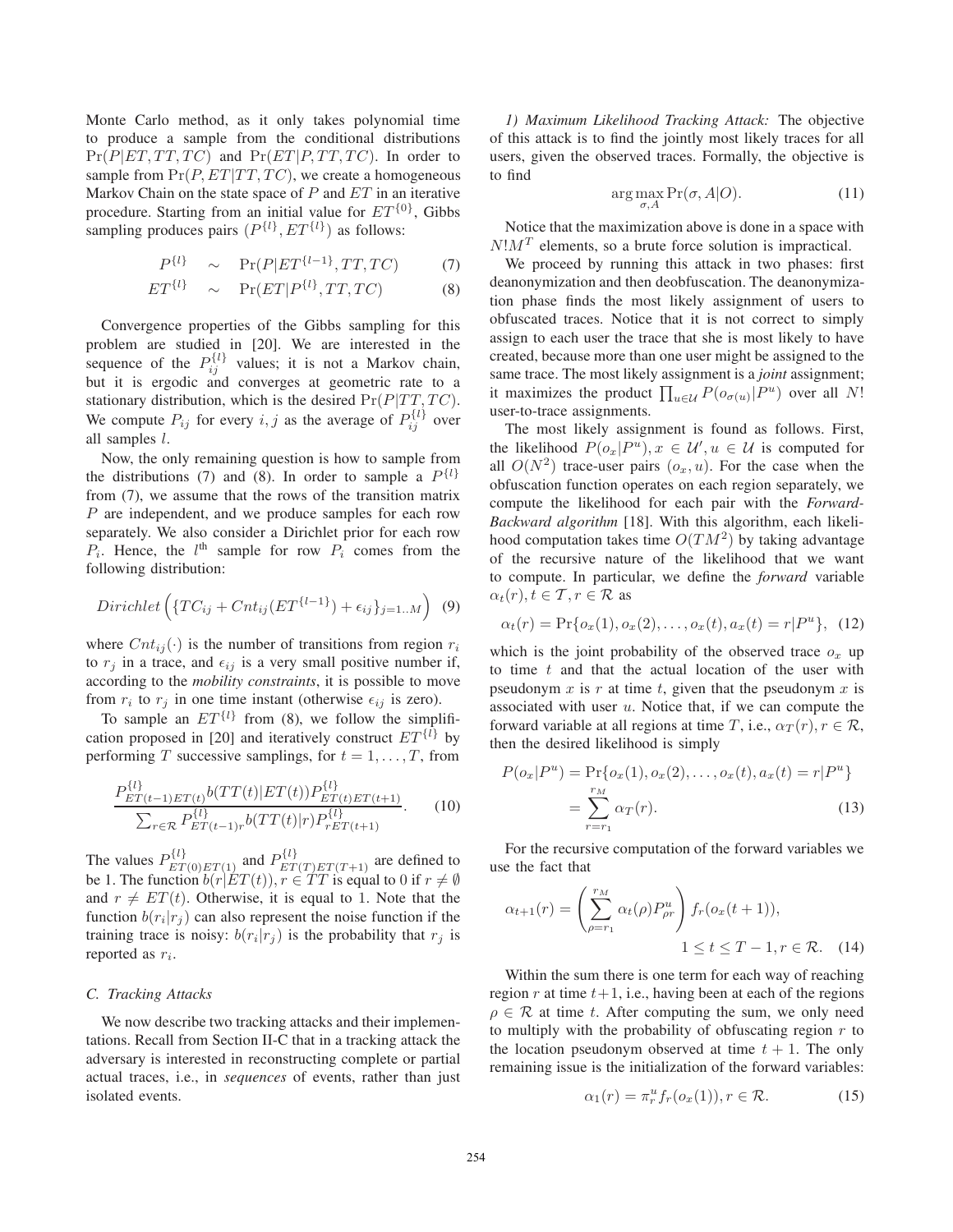The vector  $\pi_r^u$ ,  $r \in \mathcal{R}$  is the steady state probability vector for the mobility profile of  $u$ .

For the computation of the likelihood we do not need the backward variables (which is where the rest of the algorithm's name comes from). We will, however, define and use them in Section III-D on Localization attacks.

The whole likelihood computation for one trace-user pair can be done in  $M(M + 1)(T - 1) + M$  multiplications and  $M(M-1)(T-1)$  additions. If the obfuscation function operates on the whole trace simultaneously, rather than on each region individually, the worst case computation will take time  $O(TM^T)$ .

Having computed the likelihoods for all trace-user pairs, we complete the deanonymization phase of the attack by assigning exactly one trace to each user. To this end, we create an edge-weighted bipartite graph of traces and users, where the weight of the edge between user  $u$  and trace  $o_x$  is the likelihood  $P(o_x|P^u)$ . Then, we find the *Maximum Weight Assignment* (MWA) in this graph. We use the Hungarian algorithm, which has time complexity of order  $O(N^4)$ . Faster algorithms exist, but the Hungarian algorithm is simple, and the MWA only needs to be computed once in this attack; the MWA is also an instance of a linear program, so linear program solvers can be used. The outcome is a matching of users and traces, such that the product  $\prod_{u \in \mathcal{U}} P(o_{\sigma(u)} | P^u)$ is maximized over all N! user-to-trace assignments.

Given the maximum weight assignment, we proceed to the second phase of the attack: We find the most likely deobfuscation for the trace assigned to each user. We use the Viterbi algorithm [18] to do that. More formally, the most likely deobfuscation is

$$
\arg \max_{a_u \in \mathcal{A}_u} \Pr\{a_u(t), t = 1, \dots, T | o_u(t), t = 1, \dots, T\}.
$$
\n(16)

The Viterbi algorithm is a dynamic programming algorithm. We define  $\delta_t(r)$  as

$$
\delta_t(r) = \max_{a_u(s)_{s=1,\dots,t-1}} \Pr\left\{ a_u(s)_{s=1,\dots,t-1}, a_u(t) = r, \right. \\
o_u(s)_{s=1,\dots,t-1} | P^u \}, \quad (17)
$$

which is the joint probability of the most likely trace  $a_u(\cdot)_1^{t-1}$  that at time t is at region r, and the trace observed up to time  $t$ . Maximizing this quantity is equivalent to maximizing (16). Then, similarly as before, we recursively compute the values at time T, i.e.,  $\delta_T(r)$ .

$$
\delta_t(r) = \max_{\rho \in \mathcal{R}} \left( \delta_{t-1}(\rho) P_{\rho r}^u \right) f_r(o_u(t)),
$$
  
 
$$
2 \le t \le T, r \in \mathcal{R}. \quad (18)
$$

The initialization in this case is

$$
\delta_1(r) = \pi_r f_r(o_u(1)), r \in \mathcal{R}.
$$
 (19)

From the values  $\delta_T(r)$ , we compute the joint probability of the most likely trace and the observations by computing

$$
\max_{r \in R} \delta_T(r). \tag{20}
$$

Of course, we are interested in the most likely trace itself, not only in its probability. The most likely trace is computed by keeping track, at each time  $2 \le t \le T$ , of the argument (region  $\rho$ ) that maximizes (18) and, for  $t = T$ , the one that maximizes (20). Then, we can backtrack from time  $T$  back to time 1 and reconstruct the trace.

Parenthetically, notice that finding the most likely trace is exactly equivalent to finding the shortest path in an edge-weighted directed graph. The graph's MT vertices are labeled with elements of the set  $\mathcal{R} \times \mathcal{T}$ , i.e., for each time t there are  $M$  vertices corresponding to each of the  $M$  regions. There are edges only from vertices labeled with time  $t$  to vertices labeled  $t + 1, 1 \le t \le T - 1$ . The weight of an edge  $(t, r) \rightarrow (t + 1, \rho)$  is equal to  $-\log P_{r\rho}^u f_\rho(o_u(t + 1)).$ Indeed, minimizing the sum of negative logarithmic terms is equivalent to maximizing the product of the original probabilities.

Having completed the two phases of the attack, we observe that the trace computed is not necessarily a maximum for (11). Indeed from (11), it follows that:

$$
\arg\max_{\sigma,a} \Pr(\sigma, a|\mathbf{O}) = \arg\max_{\sigma,a} \Pr(a|\sigma, \mathbf{O}) \Pr(\sigma|\mathbf{O})
$$

$$
= \arg\max_{\sigma,a} \prod_{i} \Pr(\mathbf{A}_u = a_{u_i}|\mathbf{O}_{\sigma(u_i)}) \Pr(\sigma|\mathbf{O}).
$$

Indeed, MWA does maximize the second term (actually, it maximizes  $Pr(O|\sigma)$  over all  $\sigma$ , which is equivalent to maximizing  $Pr(\sigma|O)$  and Viterbi does maximize the first (i.e.,  $Pr(a|\sigma, O)$ ). But, it is possible that an assignment  $\sigma^*$  and a set of traces  $a^*$  that jointly maximize the total likelihood  $(\Pr(\sigma, a | \mathbf{O}))$  are different from the results obtained from the MWA and Viterbi algorithms separately.

However, we consider such cases as pathological: In the MWA, a user  $u$  is mapped to an obfuscated trace  $o_u$  that he has high likelihood of producing. That is,  $u$  is likely to produce unobfuscated traces that are, in turn, likely to be obfuscated to  $o_u$ . In other words, the unobfuscated traces that are typical for  $u$  are likely to be obfuscated to  $o_u$ . There might be a nontypical outlier  $(a^*)$  that is more likely than the most likely typical trace, but that optimal combination would be isolated in the  $A$  space. As such, choosing the outlier would not be *robust* to small changes in, for example, the mobility model.

*2) Distribution Tracking Attack:* We now consider the most general type of tracking attack, one which computes the *distribution* of traces for each user, rather than just the most likely trace:

$$
\Pr\{\cap_{i=1}^{N} A_{u_i} = a_{u_i}, \Sigma = \sigma | o_1, o_2, \dots, o_N\} \tag{21}
$$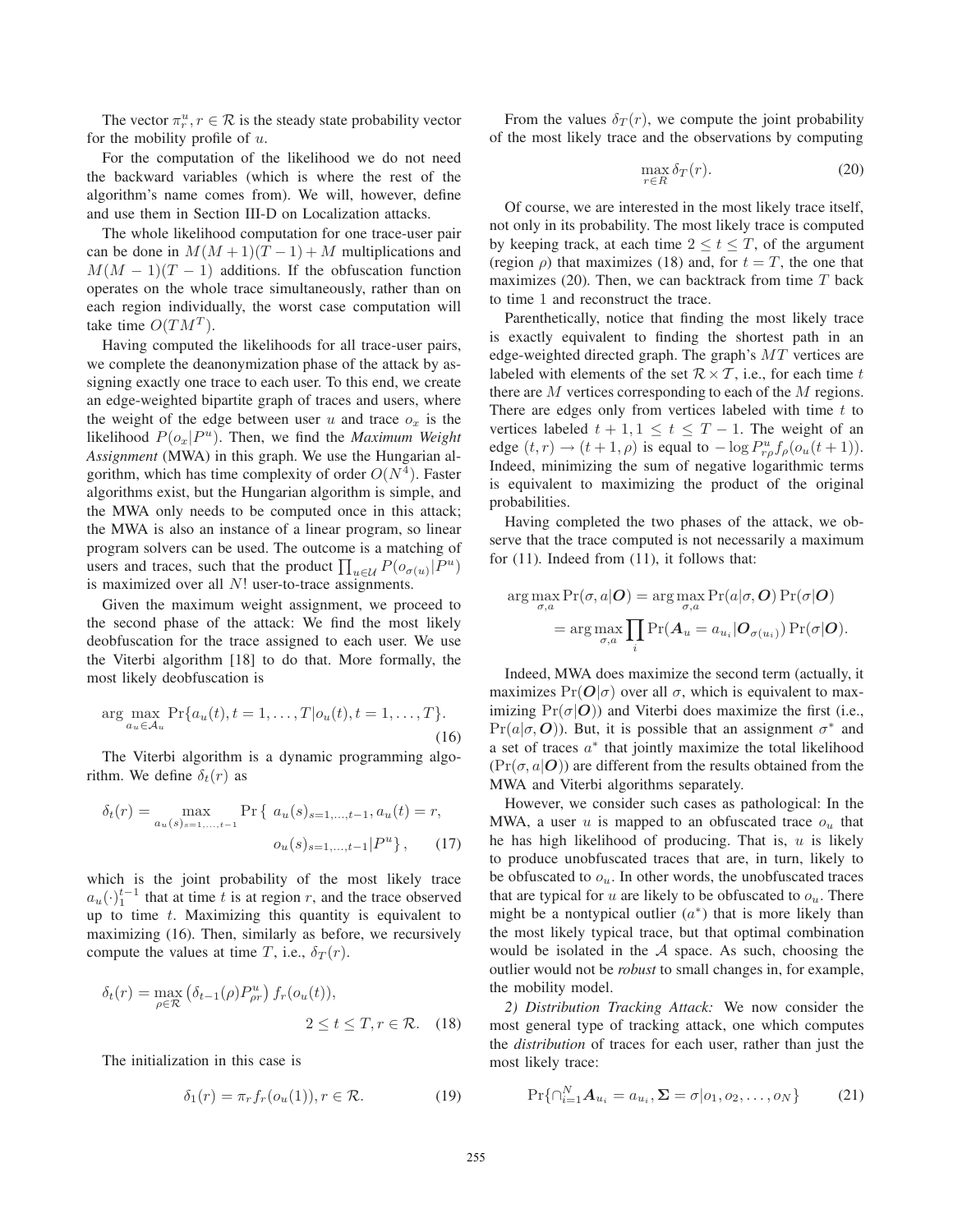The implementation of this attack uses the Metropolis-Hastings (MH) algorithm on the product of the space  $A$ with the space of all possible permutations  $\sigma$ . The purpose of the MH algorithm is to draw independent samples (from the space  $A \times \Sigma$ ) that are identically distributed according to the desired distribution (21). The algorithm makes use of the fact that the desired distribution, briefly written as  $Pr{a, \sigma|o}$ , is equivalently:

$$
\Pr\{a,\sigma|o\} = \frac{\Pr\{o|a,\sigma\} \Pr\{\sigma|a\} \Pr\{a\}}{\Pr\{o\}} \tag{22}
$$

The denominator is a normalizing factor that is hard to compute, but it does not depend on  $a$ . The algorithm allows us to sample from the distribution  $Pr{a, \sigma|o}$  without computing the denominator  $Pr\{o\}$ . However, the numerator needs to be easy to compute, which is true in our case: We compute the probability  $Pr\{o|a, \sigma\}$  using (1); the probability  $Pr{\{\sigma | a\}}$  is constant and equal to  $\frac{1}{N!}$ , as we use random permutation as the anonymization function; and the probability  $Pr\{a\}$  is computed from the users' profiles.

At a high level, the MH algorithm performs a random walk on the space of possible values for  $(a, \sigma)$ . The transition probabilities of the random walk are chosen so that its stationary distribution is the distribution from which we want to sample.

First of all, we need to find a feasible initial point for the walk (*i.e.*, a point that does not violate the mobility profile of any user; it is not a trivial matter to find such a point). We use the output of the maximum likelihood tracking attack.

We then need to define a neighborhood for each point  $(a, \sigma)$ . We define two points  $(a, \sigma)$  and  $(a', \sigma')$  to be neighbors if and only if exactly one of the three following conditions holds:

- The components  $\sigma$  and  $\sigma'$  differ in exactly two places. That is,  $N - 2$  out of the N traces are assigned to the same users in both  $\sigma$  and  $\sigma'$ , and the assignment of the remaining two traces to users is switched. The components  $a$  and  $a'$  are identical.
- The components  $a$  and  $a'$  differ in exactly one place. That is, the location of exactly one user at exactly one timeslot is different. All other locations are unchanged. The components  $\sigma$  and  $\sigma'$  are identical.
- Points  $(a, \sigma)$  and  $(a', \sigma')$  are identical. That is, a point is assumed to be included in its own neighborhood.

We finally define a proposal density function that determines the candidate neighbor to move to at the next step; this function also influences the convergence speed of the algorithm. For simplicity, we use a uniform proposal density, so the candidate is selected randomly among all neighbors.

To perform the random walk, suppose that the current point is  $(a, \sigma)$  and the selected candidate is  $(a', \sigma')$ . Then,  $(a', \sigma')$  is accepted with probability  $\min\{\frac{\Pr\{o|a',\sigma'\} \Pr\{a'\}}{\Pr\{o|a,\sigma\} \Pr\{a\}}\}$  $\frac{\Pr\{o|a',\sigma'\}\Pr\{a'\}}{\Pr\{o|a,\sigma\}\Pr\{a\}}$ , 1}. If  $(a',\sigma')$  is rejected, then we repeat the procedure of selecting and probabilistically accepting a neighbor. If it is accepted, it is logged as a step in the random walk. However, it is not an independent sample, as it is correlated with  $(a, \sigma)$ . Only after making enough steps to overcome the inherent correlation among successive steps is a step stored as an independent sample. After storing enough independent samples, the algorithm stops.

How many independent samples are enough? The attacker collects as many samples as needed to satisfy his accuracy requirements. The confidence interval for the chosen confidence level must be shorter than the desired length. Suppose the attacker needs to collect  $n$  independent samples.

How many steps of the random walk must be taken between each pair of successive samples to ensure the independence of these  $n$  samples? There are standard statistical tests of independence; our choice is the *Turning Point* test. The basic idea of this test is that, among three successive independent and identically distributed samples, all  $3! = 6$ possible orderings are equiprobable. Given three numerical values  $x_{i-1}, x_i, x_{i+1}$ , a *turning point* exists at *i* if and only if  $x_i$  is either larger than both  $x_{i-1}, x_{i+1}$  or smaller than both  $x_{i-1}, x_{i+1}$ . If the three numerical values are independent and identically distributed, then the probability of a turning point is  $\frac{2}{3}$ . Then, given a large enough number of values, n in our case, the number of turning points is approximately Gaussian with mean  $\frac{2n-4}{3}$  and variance  $\frac{16n-29}{90}$ .

So, we test if the number of turning points in our sequence of  $n$  MH samples can be claimed to be Gaussian with this mean and variance. If so, we stop. Otherwise, we make more steps in the random walk and skip more and more of the logged intermediate steps before storing each sample.

It should be emphasized that *the Distribution Tracking attack can answer all kinds of U-R-T questions*. The attacker can specify a very wide range of objectives as functions of a sample of the MH algorithm. Then, the attacker computes this function on each independent sample, and the sample average of the computed values is the estimate of the attacker's objective. In this case, the accuracy and certainty metrics would be computed on the values that the function returns, rather than directly on the MH samples.

Despite its generality, the Distribution Tracking attack is computationally intensive. So, it might make sense to use heuristics to find the distribution of traces for each user.

An important heuristic is to consider, as we have already seen, only the most likely deanonymization. Then we find the posterior distribution of nonobfuscated traces *separately* for each user-to-obfuscated-trace assignment that the deanonymization produced. Formally, the objective is to find the pdf

$$
\max_{\sigma} \Pr(\sigma, a | \mathbf{O}). \tag{23}
$$

The implementation of this heuristic is simply to find the MWA, as explained in the Maximum Likelihood Tracking attack, and then run Metropolis-Hastings for each user-trace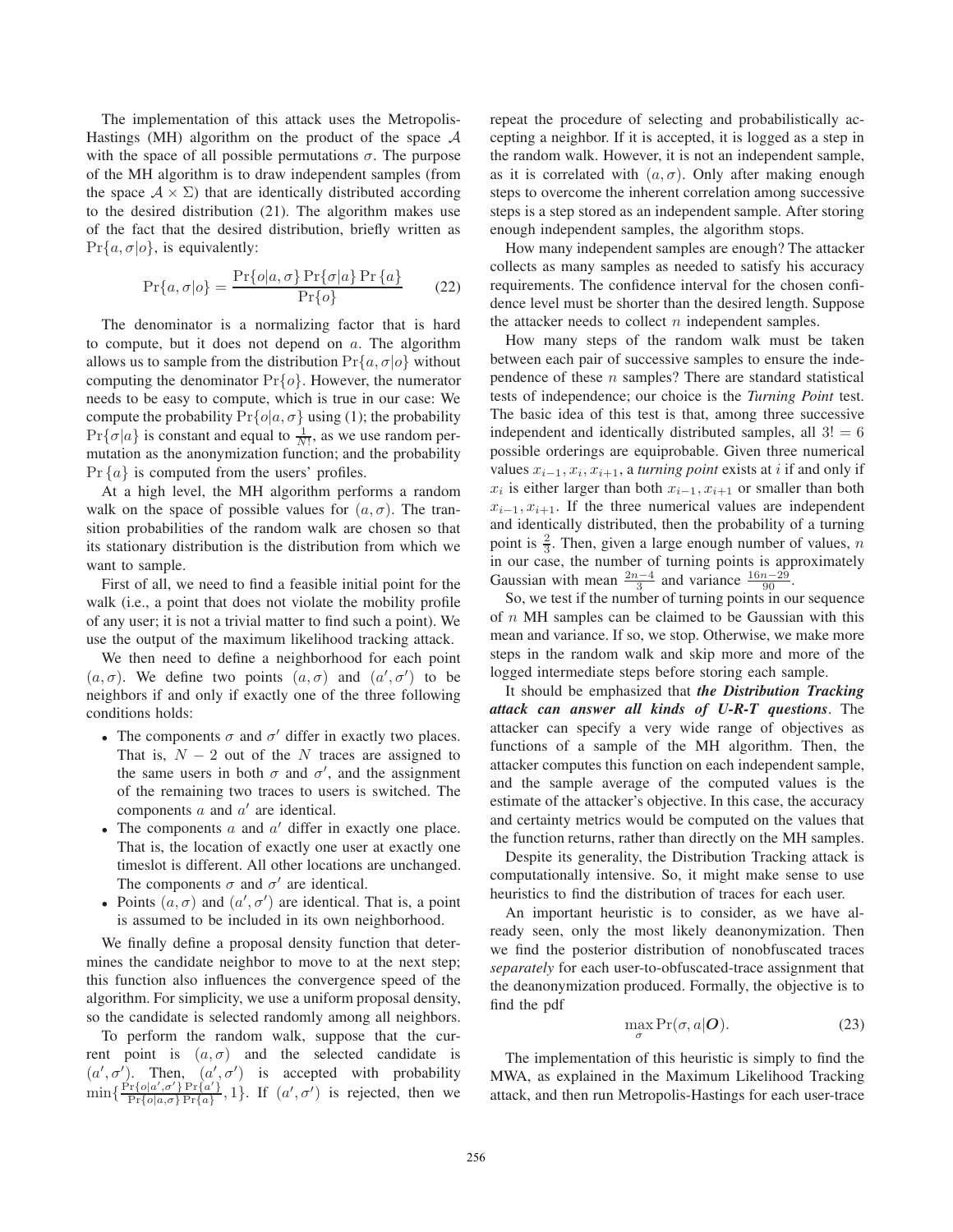pair separately. That is, MH would run on each space  $A_u$ separately for each  $u$ , and of course the neighborhood of a point would be restricted to single location changes, as there can be no changes in the username part.

#### *D. Localization Attacks*

In localization attacks, a typical question is to find the location of a user  $u$  at some time  $t$ . The most general answer to such a question is to compute

$$
Pr{a_u(t) = r|o_u, P^u}
$$
 (24)

for each  $r \in \mathcal{R}$ . The output for the attacker is a distribution on the possible regions, from which he can select the most probable, or form an average, etc. For this attack, the attacker needs to know or estimate the observed trace that user  $u$ created, perhaps by using the Maximum Weight Assignment, which is what we have implemented.

Of course, he can perform the attack for each of the observed traces, as it is not very computationally intensive. In particular, these probabilities can be easily computed with the Forward-Backward algorithm. In the section on the Maximum Likelihood Tracking attack, we described the computation of the forward variables

$$
\alpha_t(r) = \Pr\{o_x(1), o_x(2), \dots, o_x(t), a_x(t) = r | P^u\}. \tag{25}
$$

The backward variables are defined to be

$$
\beta_t(r) = \Pr\{o_x(t+1), o_x(t+2), \dots, o_x(T)|a_x(t) = r, P^u\},\tag{26}
$$

that is,  $\beta_t(r)$  is the probability of the partial trace from time  $t + 1$  to the end, given that the region at time t is r and given that user  $u$  created the trace.

Again, we can recursively compute the backward variables using the fact that

$$
\beta_t(r) = \sum_{\rho=r_1}^{r_M} P_{r\rho}^u f_\rho(o_x(t+1)) \beta_{t+1}(\rho),
$$
  

$$
t = T - 1, T - 2, ..., 1, r \in \mathcal{R}. \quad (27)
$$

Notice that the computation takes place backwards in time. The initialization (at time  $T$ ) of the backward variables is arbitrary:

$$
\beta_T(r) = 1, r \in \mathcal{R}.\tag{28}
$$

Having computed the backward variables, the probability  $Pr{a_u(t) = r|o_u}$  is then equal to

$$
\Pr\{a_u(t) = r|o_u, P^u\} = \frac{\alpha_t(r)\beta_t(r)}{\Pr(o_u|P^u)}.
$$
\n(29)

The variable  $\alpha_t(r)$  accounts for the observations up to time t and region r at time t, and  $\beta_t(r)$  accounts for the remainder of the observed trace, given that the region at t is r. The term  $Pr(o_u|P^u)$  is a normalization factor that was earlier computed as  $\sum_{r=r_1}^{r_M} \alpha_T(r)$ . An alternative way of computing it is as  $\sum_{r=r_1}^{r_M} \alpha_t(r) \beta_t(r)$ , which more directly shows its role as a normalization factor.

# *E. Meeting Disclosure Attacks*

In a meeting disclosure attack, a typical objective specifies a pair of users  $u$  and  $v$ , a region  $r$ , and a time  $t$ , and then it asks whether this pair of users have met at that place and time. The probability of this event is computed as the product  $Pr{a_u(t) = r|o_u, P^u} Pr{a_v(t) = r|o_v, P^v}$  by using the results of the localization attack. A more general attack would specify only a pair of users and ask for the expected number of time instants that they have met in any region. Such questions can be answered by using the results of the localization attack for each user  $u_i$  as will be explained in Section IV. Yet another question would not specify any usernames, but only a region and a time. The objective would be the expected number of present users in the region at that time. Again, a localization attack for each user would be the first step as will be explained in Section IV.

#### IV. USING THE TOOL: EVALUATION OF LPPMS

In this Section, we pursue two main goals:

- We show a few examples of using the *Location-Privacy Meter* to quantify the effectiveness of LPPMs against various attacks.
- We evaluate the appropriateness of two popular metrics, namely, *k-anonymity* and *entropy*, for quantifying location privacy.

In order to use the *Location-Privacy Meter*, we first need to provide and specify (i) the location traces that we obfuscate/anonymize, (ii) the LPPMs that we implement, and (iii) the attacks that we perform.

The location traces that we use belong to  $N = 20$  randomly chosen mobile users (vehicles) from the epfl/mobility dataset at CRAWDAD [17]. Each trace contains the location of a user every 5min for 8hours (i.e.,  $T = 96$ ). The area within which users move (the San Francisco bay area) is divided into  $M = 40$  regions forming a  $5 \times 8$  grid.

We use two location-privacy preserving mechanisms that are explained in Section III-A: *precision reducing* with parameters  $\mu_x, \mu_y$  (the number of dropped low-order bits from the  $x$ ,  $y$  coordinate of a region, respectively), and *location hiding* with parameter  $\lambda_h$  (the probability of hiding a region). Let  $LPPM(\mu_x, \mu_y, \lambda_h)$  denote an LPPM with these specific parameters. The traces are also anonymized using a random permutation function (i.e., each user is assigned a unique pseudonym from 1 to  $N$ ).

In order to consider the strongest adversary, we feed the *knowledge constructor (KC)* module with the users' actual traces. We run the inference mechanisms explained in Sections III-C and III-D and obtain results for the following U-R-T attack scenarios:

• **LO-ATT**: *Localization Attack*: For a given user u and time  $t$ , what is the location of  $u$  at  $t$ ? (Since the location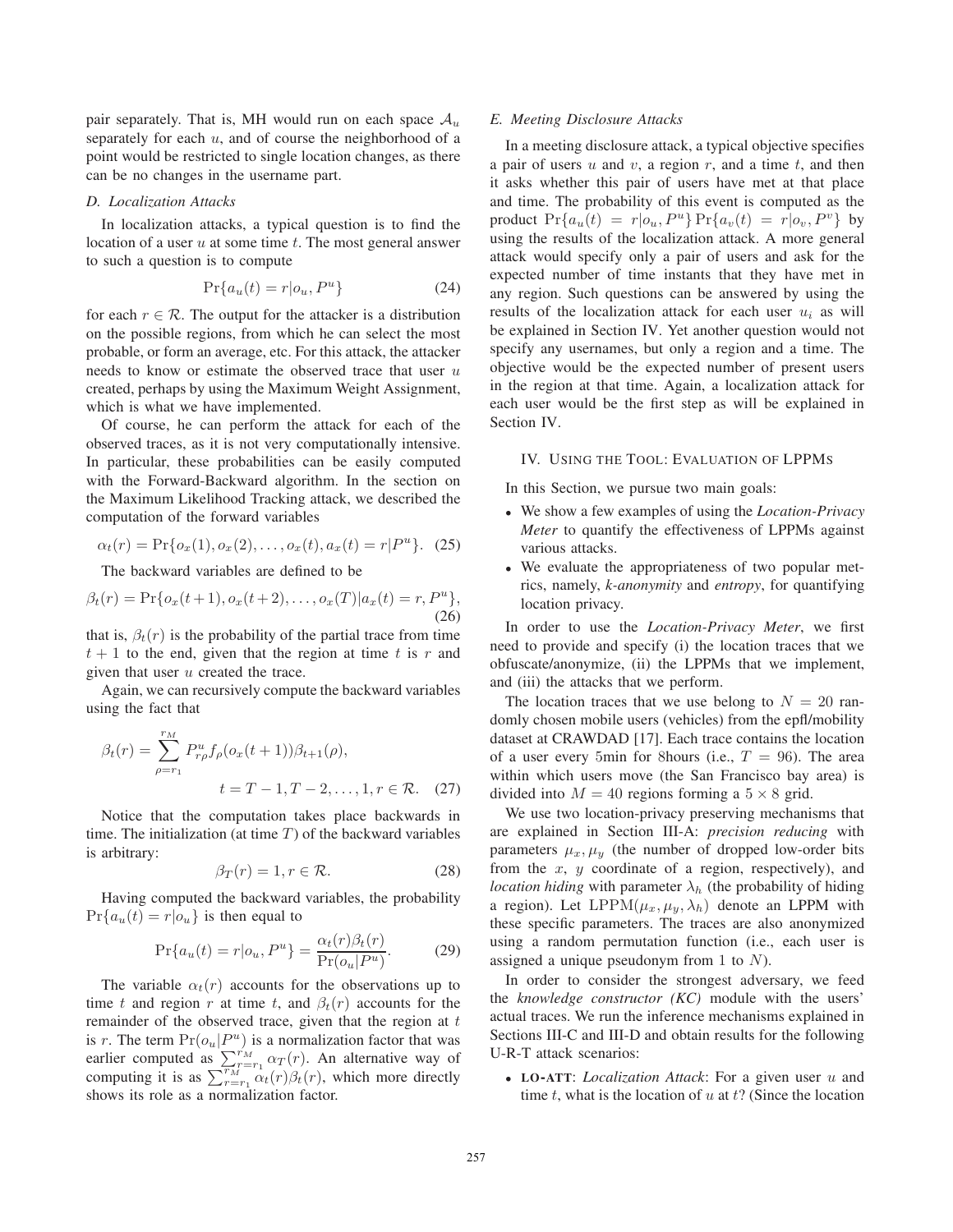is a random variable, the answer is the probability distribution over the regions).

- **MD-ATT**: *Meeting Disclosure Attack*: For a given pair of users  $u$  and  $v$ , what is the expected number of meetings between  $u$  and  $v$ ? Put differently, at how many time instants in  $T$  the two users are in the same region.
- **AP-ATT**: *Aggregated Presence Attack*: For a given region  $r$  and time  $t$ , what is the expected number of users present in  $r$  at  $t$ ?

The metric to evaluate location privacy of users in all three attacks is the failure of the adversary in finding the correct answer: his *incorrectness*. For **LO-ATT**, according to (5), the privacy of user  $u$  at time  $t$  is computed as

$$
LP_{\text{LO-ATT}}(u, t) = \sum_{r \in \mathcal{R}} \hat{p}_{u,t}(r) ||r - a_u(t)|| \tag{30}
$$

where  $a_u(t)$  is the actual location of u at time t, and the distance  $||r - a_u(t)||$  is equal to 0 if  $r = a_u(t)$  (i.e., correct estimation by the adversary), and it is equal to 1 otherwise. Moreover,  $\hat{p}_{u,t}(r) = \Pr\{a_u(t) = r|o_u, P^u\}$  as described in Section III-D.

For **MD-ATT**, let  $Z_{u,v}^t = 1_{a_u(t) = a_v(t)}$  be the random variable that indicates whether  $u$  and  $v$  meet at time  $t$ . The adversary estimates their expected number of meetings over all time instants

$$
\widehat{E}(\sum_{t}Z_{u,v}^{t}) = \sum_{t}\widehat{\Pr}(Z_{u,v}^{t}=1) = \sum_{t}\sum_{r}\widehat{p}_{u,t}(r)\widehat{p}_{v,t}(r)
$$

 $\sum_{t} 1_{a_u(t)=a_v(t)}$ . Hence, according to (5), the privacy of u The actual number of meetings between  $u$  and  $v$  is and  $v$  is

$$
LP_{\text{MD-ATT}}(u, v) = \|\widehat{E}(\sum_{t} Z_{u,v}^{t}) - \sum_{t} 1_{a_u(t) = a_v(t)}\|, \tag{31}
$$

whose values range from  $0$  and  $T$ .

For **AP-ATT**, let  $Y_{r,t}^u = 1_{a_u(t)=r}$  be the random variable that indicates whether  $u$  is in  $r$  at  $t$ . The adversary estimates the expected value of  $\sum_{u} Y_{r,t}^{u}$  which is

$$
\widehat{E}(\sum_{u} Y_{r,t}^{u}) = \sum_{u} \widehat{\Pr}(Y_{r,t}^{u} = 1) = \sum_{u} \widehat{p}_{u,t}(r)
$$

The actual number of users in region r at t is  $\sum_{u} 1_{a_u(t)=r}$ . Hence, according to  $(5)$ , the privacy of users at time t for region  $r$  is

$$
LP_{\mathbf{AP-ATT}}(r,t) = \|\widehat{E}(\sum_{u} Y_{r,t}^{u}) - \sum_{u} 1_{a_u(t)=r} \|,
$$
 (32)

and its values range from 0 to N.

Figure 4 illustrates the results that we have obtained about the effectiveness of the precision-reduction and location-hiding LPPMs against these three attacks. Each row in the figure corresponds to one attack. The lefthand column shows the results for the LPPM with parameters  $(0, 0, 0.0), (0, 0, 0.1), ..., (0, 0, 0.9)$ , and the righthand column shows the results for the LPPM with



Figure 4. The system-level location-privacy against attacks **LO-ATT**(a), **MD-ATT**(b) and **AP-ATT**(c). Left-hand and right-hand side plots show the attack results against LPPM $(0, 0, *)$  and LPPM $(1, 3, *)$ , respectively. The last parameter of LPPMs (hiding level  $\lambda_h$ ) is shown on the x-axis. The boxplot shows, in particular, the median,  $25^{th}$  and  $75^{th}$  percentiles.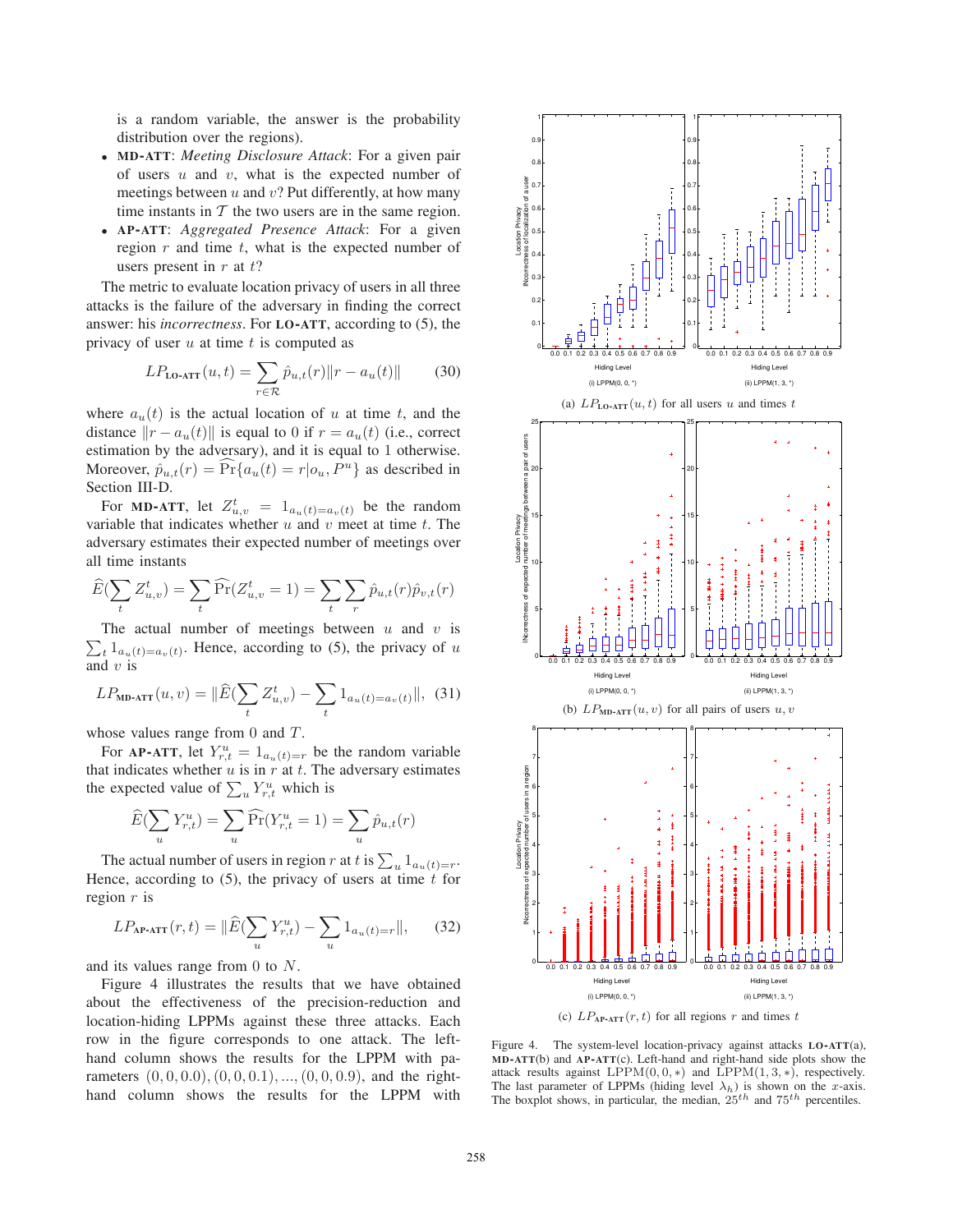parameters  $(1, 3, 0.0), (1, 3, 0.1), ..., (1, 3, 0.9)$ . Recall that  $\text{LPPM}(\mu_x, \mu_y, \lambda_h)$  denotes the location-privacy preserving mechanism with parameters  $\mu_x$  and  $\mu_y$  as the number of dropped low-order bits from the  $x$  and  $y$  coordinates, respectively, and with parameter  $\lambda_h$  as the probability of hiding a region. Each box-and-whisker diagram (boxplot) shows the system level location-privacy of users for a specific set of LPPM parameters against a specific attack. The bottom and top of a box show the  $25^{th}$  and  $75^{th}$ percentiles, and the central mark shows the median value. The ends of the whiskers represent the most extreme data points not considered as outliers, and the outliers are plotted individually.

By system-level location-privacy, we collectively refer to the privacy values (expected error - incorrectness) achieved for all possible combinations of attack parameters  $((u, t)$ for **LO-ATT**,  $(u, v)$  for **MD-ATT**,  $(r, t)$  for **AP-ATT**). The system-level location-privacy is represented by the median privacy value, shown in the boxplot as the central mark in the box. We also plot the  $25^{th}$  and  $75^{th}$  percentiles of the privacy value in order to show the diversity of adversary's expected error. As an example, the first boxplot in Figure 4(a).ii, which is associated with 0.0 in the x-axis, shows  $LP_{\text{LO-ATT}}(u, t)$  for all u and t, using LPPM $(1, 3, 0.0)$ .

We expect to see improvement in location privacy, as we increase the level of obfuscation. We also expect to observe convergence of location privacy to its near maximum value, when we set the location-hiding level equal to 0.9 (i.e., 90% of the users' locations are hidden from the adversary). Unsurprisingly, we observe these two things in the plots: Reading a plot from left to right we see the effect of increasing the hiding level  $\lambda_h$  (0.0 to 0.9) for constant precisionreducing levels  $\mu_x$  and  $\mu_y$ . Namely, the privacy always increases, although the effect is much more pronounced in **LO-ATT**(first row). By comparing corresponding boxes of two adjacent plots, i.e., same hiding levels, we see the added value of the precision-reducing mechanism (on the left,  $\mu_x$ and  $\mu_y$  are both 0; on the right,  $\mu_x$  is 1 and  $\mu_y$  is 3). Again, the clearest improvement happens in **LO-ATT**.

An interesting conclusion is that the effect of the LPPM is most positive against **LO-ATT**, which is, in a sense, the most intrusive attack of the three: it targets the exact location of a single user at a single time. The other two attacks, especially **AP-ATT**, are more related to statistics of the user mobility, so there could even be legitimate reasons that one would want to collect that information. For instance, a researcher who studies the geographical distribution of users would be interested in the number of users in a region. We can conclude that the tested LPPMs protect users' locationprivacy against malicious adversaries, but they still provide information for less harmful activities.

Now, we assess the appropriateness of two metrics, namely *k-anonymity* and *entropy*, for quantifying location privacy. Note that any other heuristic metric can be evaluated



Figure 5. Comparison of location-privacy metrics. The  $x$ -axis shows the users' location-privacy based on the incorrectness metric  $(30)$ . The y-axis shows (a) the normalized entropy of the adversary's estimation, (b) the normalized k-anonymity. Each point in the plot represents the location privacy of some user at some time for two metrics (incorrectness vs entropy in (a), incorrectness vs k-anonymity in (b)). "∗"s are the location privacy values achieved from  $LPPM(2, 3, 0.9)$  as a strong mechanism, "·"s are the values for  $LPPM(1, 2, 0.5)$  as a medium mechanism, and " $\circ$ "s are the values for  $LPPM(1, 0, 0.0)$  as a weak mechanism. The two metrics would be fully correlated only if all points were on the diagonal  $(0, 0)$  to  $(1, 1)$ .

in the same way. We focus on **LO-ATT**, and we assess these metrics by testing to what extent they are correlated to the success of the adversary in correctly localizing users over time (i.e., the incorrectness metric  $LP_{LO-ATT}(u, t)$ ). We choose three LPPMs:  $LPPM(1, 0, 0.0)$  as a weak mechanism,  $LPPM(1, 2, 0.5)$  as a medium mechanism, and  $LPPM(2, 3, 0.9)$  as a strong mechanism.

In Section II-D, we use entropy to measure the uncertainty of the adversary. Here, we assess the normalized entropy of the pdf of the location of user  $u$  at time  $t$ , as a metric for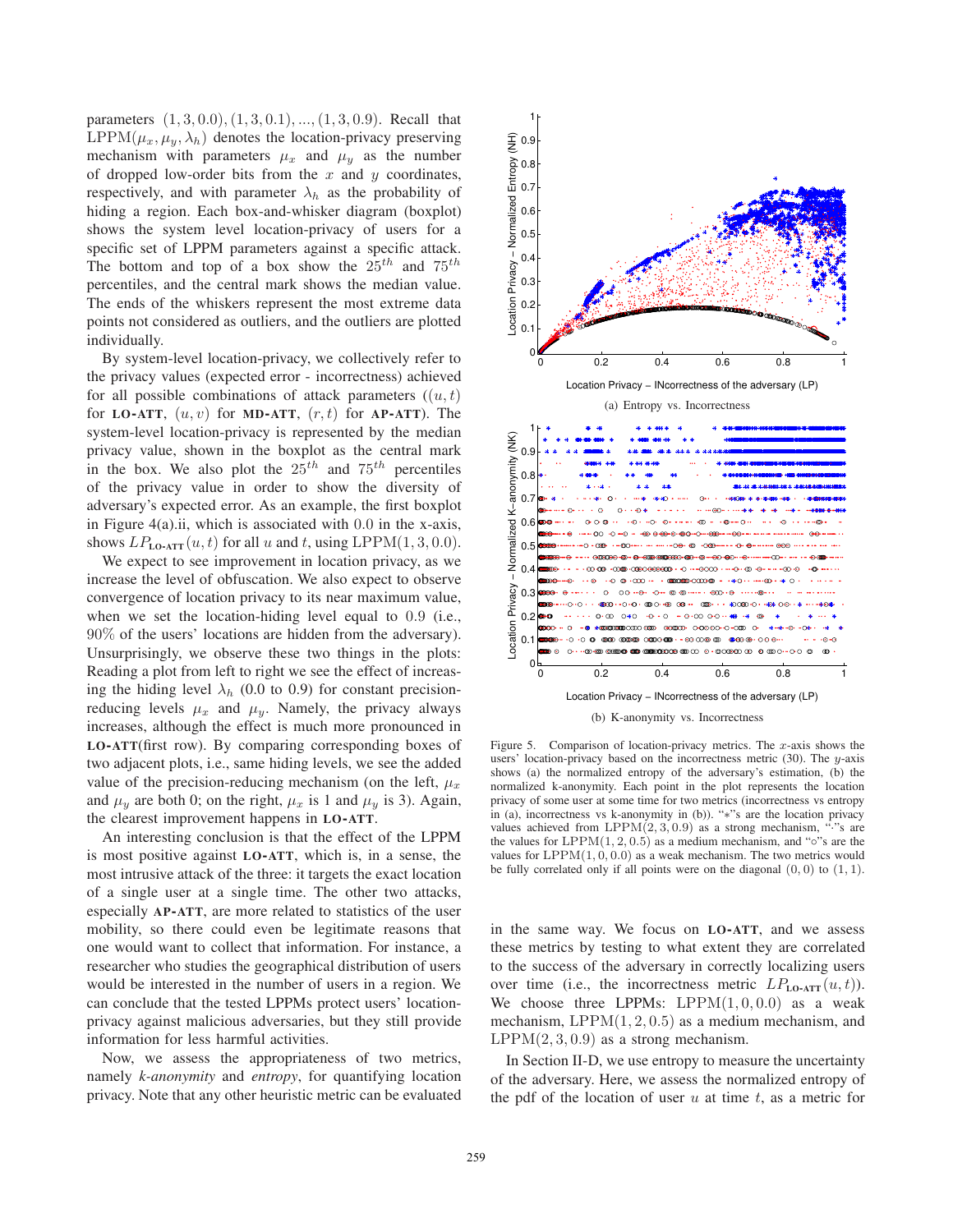her location privacy. The normalized entropy is computed as follows:

$$
NH_{\text{LO-ATT}}(u,t) = \frac{-\sum_{r \in \mathcal{R}} \hat{p}_{u,t}(r) \log(\hat{p}_{u,t}(r))}{\log(M)} \tag{33}
$$

where  $log(M)$  is the maximum entropy over M regions.

According to the k-anonymity metric, the location-privacy of a user  $u$  at a given time  $t$  is equal to the number of users who satisfy all of the following conditions: (i) they are anonymous, (ii) they obfuscate their location by merging regions (which includes their actual location), (iii) their obfuscated location (i.e., the set of merged regions) is a superset of the obfuscated location of  $u$  at  $t$ . We divide this number of users by  $N$ , the total number of users, to have the normalized k-anonymity:

$$
NK_{\text{LO-ATT}}(u,t) = \frac{1}{N} \sum_{v \in \mathcal{U}} 1_{a_v(t) \in o_u(t) \wedge o_u(t) \subseteq o_v(t)} \tag{34}
$$

Figure 5 illustrates the relation between the incorrectness of the adversary  $LP_{LO-ATT}(u, t)$  and the two abovementioned metrics: normalized entropy  $NH_{LO-ATT}(u, t)$ , and normalized k-anonymity  $NK_{\text{LO-ATT}}(u, t)$ . We see that the entropy is more correlated to the adversary's incorrectness than k-anonymity is. However, both entropy and k-anonymity misestimate the true location privacy of users.

Let us focus on Figure 5(a). All but few of the points fall into the " $NH < L$ " triangle, which means that, in this setting, the entropy metric underestimates location privacy. For example, consider the "∗"s on the  $NH = 0.6$  horizontal line, all of whose entropy is 0.6. The incorrectness metric  $(LP)$  of these points ranges from 0.6 to 1. Or, consider the vertical line  $LP = 1$ , where there are "\*"s corresponding to values of  $NH$  ranging from 0.2 to 0.7. In both cases, the estimation of location privacy by  $NH$  is up to 5 times less than the true location privacy of users, which makes it an unappropriate and loose lower bound for location privacy. We observe the same phenomenon in the results of the two other LPPMs (represented by "·"s and "◦"s).

The results are even worse for k-anonymity in Figure 5(b) as there is less correlation between NK and LP. In fact, k-anonymity in some cases underestimates location privacy (consider the area where  $NK < 0.5$  and  $LP > 0.5$ ) and in some other cases ( $NK > 0.5$  and  $LP < 0.5$ ) overestimates it. Hence, this is not an appropriate estimator for location privacy either.

# V. RELATED WORK

There are several papers in the field of location privacy that aim at clarifying the way to effectively protect users' location privacy by classifying the problems and studying various unaddressed issues and missing elements in this field of research. We will discuss these papers in the beginning of this section. These papers cover a range of different concerns, but highlight the following two urgent topics:

- Understanding the threats and formalizing the attacks on location privacy
- Designing a standard and appropriate evaluation metric for location privacy based on a sound theoretical model that can be used to compare various schemes

Krumm [14] studies various computational location privacy schemes: those that can be formally specified and quantitatively measured. The authors regard the *accuracy of location privacy metrics* as the key factor in the progress of computational location privacy, and emphasize the importance of finding a single (or a small set of sufficient) quantifier for location privacy.

Decker [6] gives an overview of location privacy threats and studies the effects of various countermeasures on protecting location privacy. The author also discusses which protection mechanisms (such as obfuscation, anonymization) are appropriate for different location-based services, considering the specification and requirements of those services.

Shokri *et al.* [21], [22] survey various LPPMs and also the metrics used for measuring location privacy (called uncertainty-based, error-based and k-anonymity). The authors compare various metrics *qualitatively* and show that metrics such as entropy and k-anonymity are inadequate for measuring location privacy. The authors rely on a number of common-sense examples to justify the results.

Duckham [7] proposes a few rules as the key principles of research on location privacy, which make this field of research different from other research topics in privacy. The author refers to the predictable mobility of humans, the constraints of the area within which people move, the effects of location-based applications on privacy, the effectiveness of centralized vs. distributed protection mechanisms and, last but not least, the importance of a formal definition of fundamental terms (such as the precision and accuracy of information) in the design of protection mechanisms.

All the above-mentioned papers, of course, have been a source of inspiration for our research in this paper. However, despite the fact that we share common concerns (especially the two emphasized items in the beginning of this Section) neither these papers, nor any other paper we know about, provide a framework with which LPPMs can be evaluated quantitatively. Our work is a realization of the goals and concerns of the research community and provides a modular platform every part of which can be separately analyzed and be improved upon; for example, by simulating more powerful attacks using other inference techniques.

Other papers related to our work implement particular attacks to show the *predictability* and *uniqueness* of users' location traces, and some of them evaluate the efficacy of specific protection mechanisms. Each paper uses a different model to state the problem and evaluate location privacy. In spite of this diversity, this provides us with tools that can potentially be used in a generic framework.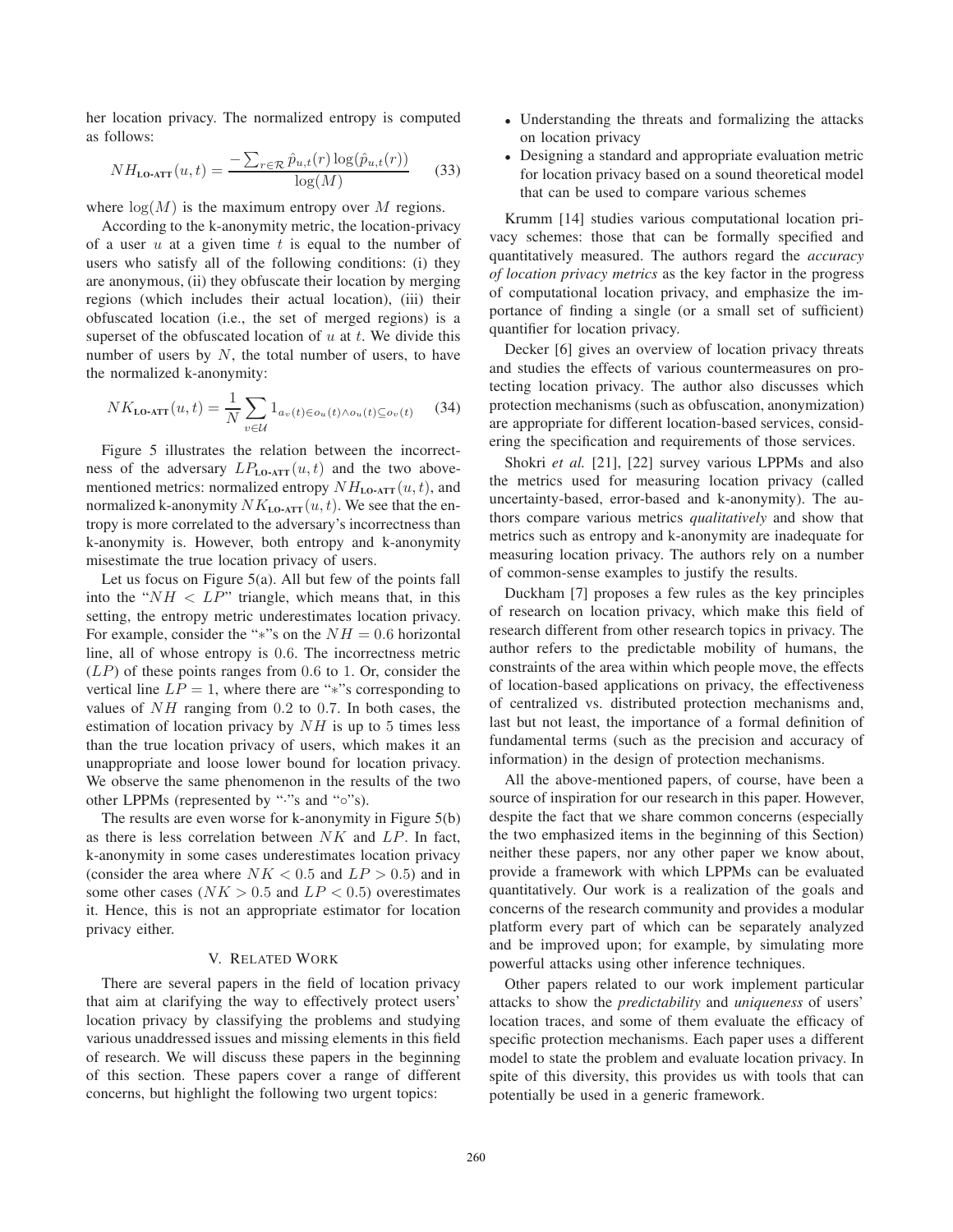A prominent example of such papers is [15], in which Liao *et al.* propose a framework for recognizing mobile users' activities based on the places they visit and also the temporal patterns of their visit. The authors develop an inference technique based on Markov Chain Monte Carlo (MCMC) methods and show how users' activities are dependent on their mobility traces. The paper does not talk about the consequences of these techniques, if used by an adversary, on users' privacy. However, it shows the relation between location privacy (i.e., to what extent a user's identity is unlinkable to a location) and the general privacy of mobile users (e.g., their activities and habits). Thus, it explains the value of protecting mobile users' location-privacy for preventing the loss of their general privacy.

Other papers define the users' (location) privacy as the extent to which the users' names (real identities) can be derived from their traces. In our terms, they address "what is the likelihood that an anonymous trace belongs to a given user." In fact, the results show the uniqueness of users' mobility patterns.

Bettini *et al.* [2] state that location traces can act as quasi-identifiers of mobile users and lead to identification of anonymous traces. Hence, they propose a k-anonymity method to protect users' anonymity.

Hoh *et al.* [12] and Krumm [13] focus on finding users' identities based on their home addresses. Hence, they run some inference attacks on location traces to find the home address of the user to which the trace belongs. The effectiveness of various protection mechanisms such as spatial cloaking (hiding), noise (perturbation), and rounding (reducing precision) on foiling these attacks are also evaluated.

Mulder *et al.* [5] show that anonymous location traces, even at a low space granularity (i.e., at the level of the size of the GSM cells) and spanning a short time period (a few hours), can be re-identified, given the mobility profiles of the individuals.

Golle and Partridge [10] discuss the anonymity of home/work location pairs. The authors show that knowing home and work addresses is enough to de-anonymize the location traces of most of the users (especially in the United States, where they obtained their results). Freudiger *et al.* [9] use more advanced clustering algorithms to show mobile users' privacy-erosion over time as they make use of various types of location-based services.

In the same vein of the previous works, Ma *et al.* [16] show that published anonymous mobility traces can be identified using statistical inference methods such as maximum likelihood estimators, if the adversary has access to some samples of those traces with known user names.

Note that these papers in general only highlight the vulnerability of location traces to *de-anonymization* by an adversary with access to different types of information.

However, there are very few research contributions where the authors focus on how traceable a user is; that is, the extent to which the adversary can correctly reconstruct a complete trace from partial fragments. An example of this line of investigation is [11], in which Hoh and Gruteser propose a tracking attack based on multi-target tracking algorithms [19] (using a Kalman filter) can help the adversary to link different pieces of a user's anonymous trace. The authors propose a path confusion method in which traces of different users are perturbed to create confusion in the tracking algorithm. They also formulate an optimization problem to solve the tradeoff between location privacy and usefulness of the perturbed traces.

In our paper, as opposed to the enumerated related work, we *jointly* consider obfuscation and anonymization methods and develop generic attacks that can be used against any LPPM. The framework we propose in this paper enables us to formalize and evaluate various LPPMs. To the best of our knowledge, the *Location-Privacy Meter* is the first generic tool developed to evaluate location privacy of location traces.

Finally, we should mention that modeling and formalizing evaluation frameworks for privacy has recently been the focus of researchers in other domains. Good examples of this movement are differential privacy (for databases, typically) proposed by Dwork [8], a framework to evaluate anonymity protocols by Chatzikokolakis *et al.* [3], an evaluation framework for MIX networks by Troncoso and Danezis [4], [24], and a privacy model for RFIDs by Vaudenay [25].

For a more in-depth survey of various privacy-preserving methods, metrics and attacks in the location-privacy literature, the reader is referred to [14], [21], [23].

#### ACKNOWLEDGMENT

The authors would like to thank George Danezis, Julien Freudiger and Prateek Mittal for their insightful discussions on the earlier versions of the framework, Mathias Humbert and Mohamed Kafsi for their valuable comments on the submitted manuscript, and also Vincent Bindschaedler for helping us in the development of the Location-Privacy Meter.

#### VI. CONCLUSION

In this paper, we have raised the questions "what is location privacy?" and "how can location privacy be quantified, given an adversary model and a protection mechanism?" In order to address these questions, we have established a framework in which various entities, which are relevant to location privacy of mobile users, have been formally defined. The framework enables us to specify various LPPMs and attacks. Within this framework, we were also able to unravel various dimensions of the adversary's inference attacks. We formally justify that the incorrectness of the adversary in his inference attack (i.e., his expected estimation error) determines the location privacy of users.

We have developed an operational tool, named *Location-Privacy Meter*, as a realization of our framework. A designer of an LPPM can easily specify and integrate her algorithm